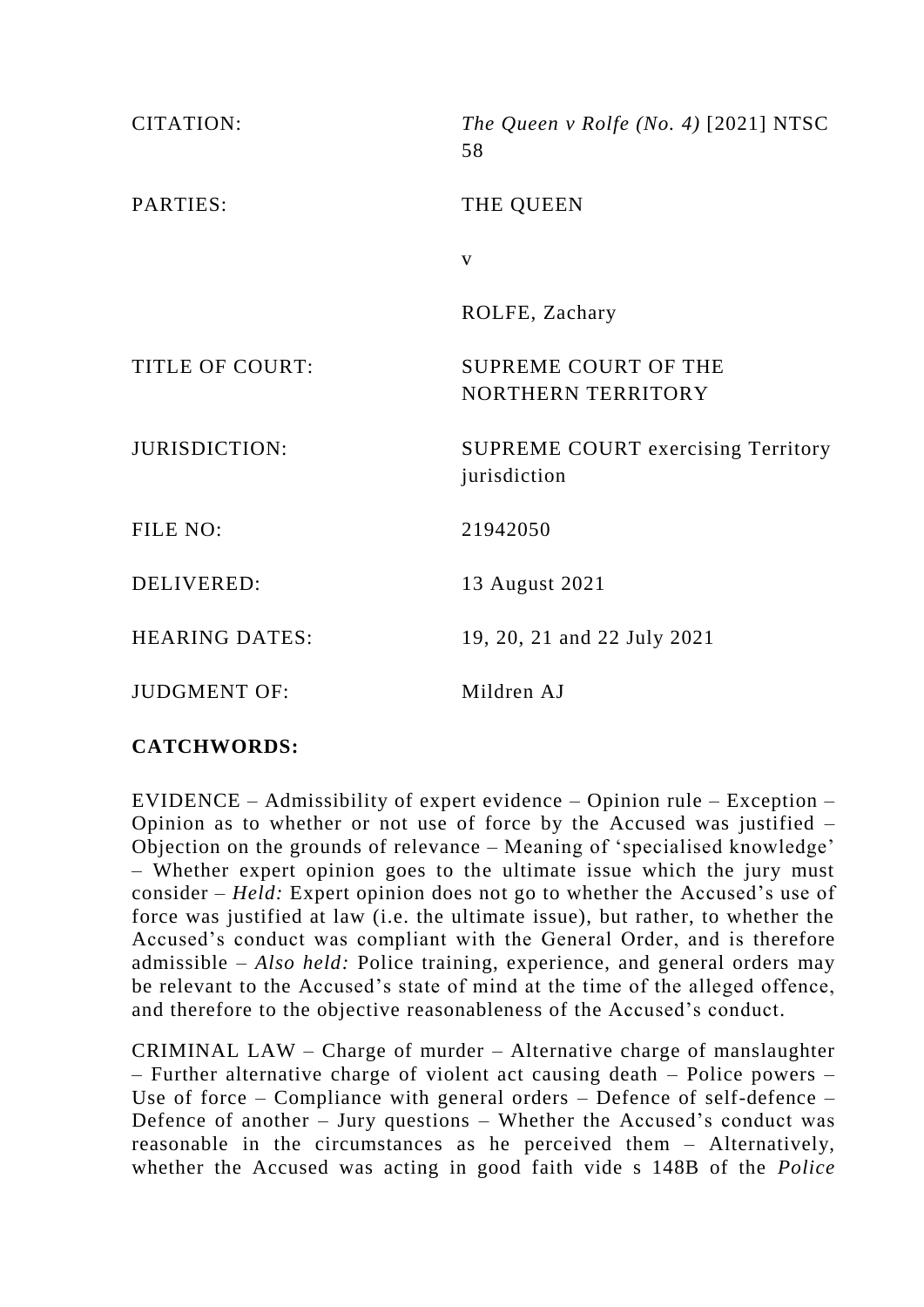*Administration Act 1978* – Whether expert evidence is relevant and admissible.

*Criminal Code Act 1983* (NT) ss 43BD(2), 156, 160, 121A(1), 208E *Evidence (National Uniform Legislation) Act 2011* (NT) ss 76(1), 79(1), 80, 135, 138(1) *Police Administration Act 1978* (NT) s 148B

*Adler & Anor v ASIC* [2003] NSWCA 131; *ASIC v Vines* (2003) 48 ACSR 291; *Burkhart v Bradley* (2013) 33 NTLR 79; *Dasreef Pty Ltd v Hawchar* (2011) 243 CLR 588; *Doney v The Queen* 171 CLR 207; *Forge v ASIC* (2004) 213 ALR 574; *Heiss v The Queen* (1992) 2 NTLR 150; *Honeysett v The Queen* (2014) 253 CLR 122; *Makita (Australia) Pty Ltd v Sprowles*  (2001) 52 NSWLR 705; *R v Castanenda (No.3)* [2015] NSWSC 1104; *R v Gehan* [2019] NTSC 91; *R v Sayson* [2016] NTSC 60; *Rabelais Pty Ltd v Cameron* [1993] ANZ Conv R 457, referred to

# **REPRESENTATION:**

| Counsel:                          |                                   |
|-----------------------------------|-----------------------------------|
| Crown:                            | P. Strickland SC and S. Callan SC |
| Accused:                          | D. Edwardson QC and A. Allen QC   |
| <i>Solicitors:</i>                |                                   |
| Crown:                            | Office of the Director of Public  |
|                                   | Prosecutions                      |
| Accused:                          | <b>Tindall Gask Bentley</b>       |
| Judgment category classification: | B                                 |
| Judgment ID Number:               | Mil210568                         |
| Number of pages:                  | 43                                |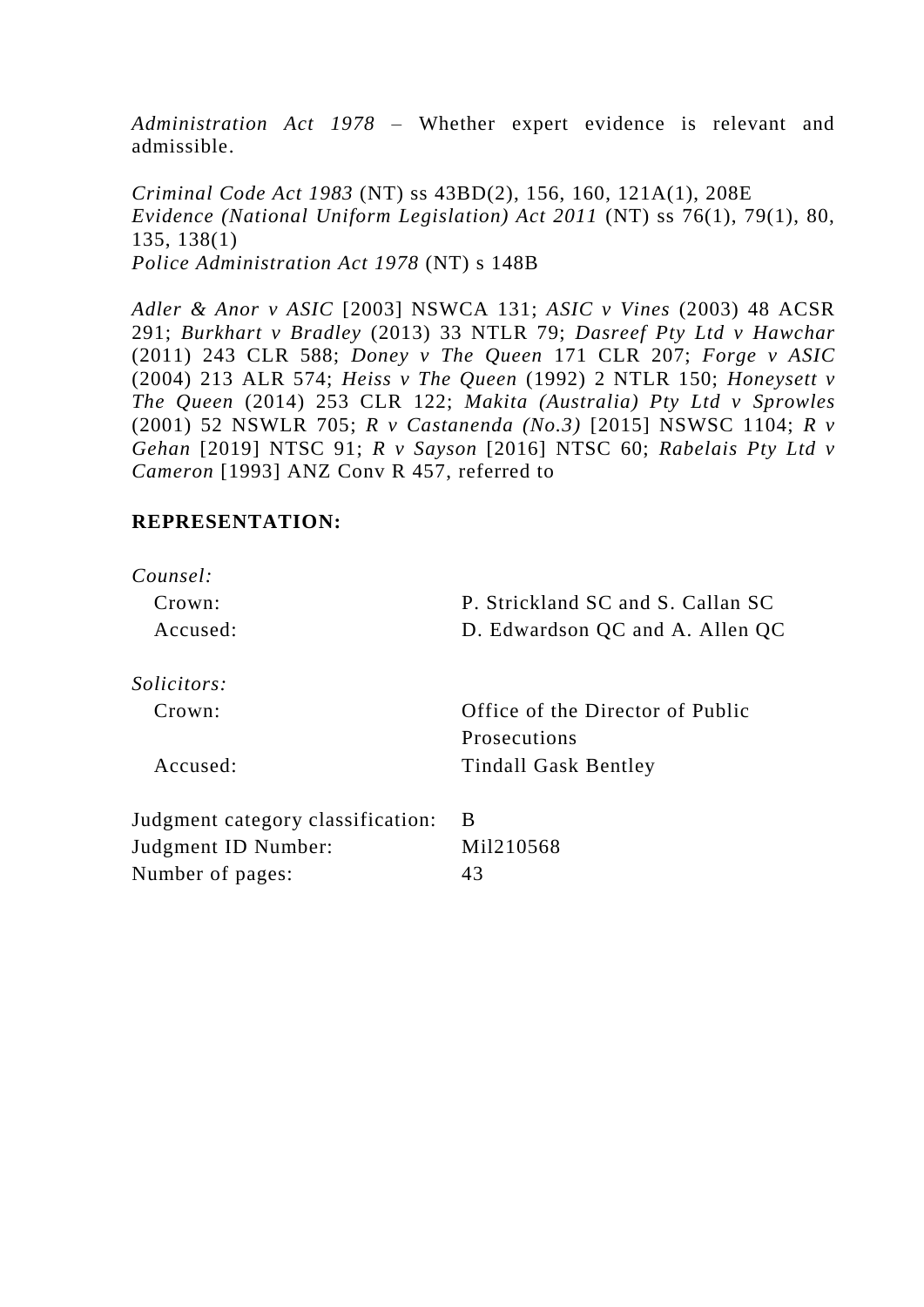# IN THE SUPREME COURT OF THE NORTHERN TERRITORY OF AUSTRALIA AT DARWIN

# *The Queen v Rolfe (No. 4)* [2021] NTSC 58 No. 21942050

#### BETWEEN:

### **THE QUEEN**

AND:

### **ZACHARY ROLFE**

CORAM: MILDREN AJ

REASONS FOR JUDGMENT

(Delivered 13 August 2021)

### **Introduction**

[1] The Accused, Zachary Rolfe, is charged on indictment with one count of murder in relation to the shooting of Charles Arnold ("Kumanjayi") Walker (the Deceased) at Yuendumu on 9 November 2019, contrary to s 156 of the *Criminal Code 1983* (NT) (the Code). The Accused is also charged in the alternative (count 2) with having engaged in conduct that caused the death of the Deceased, being reckless or negligent as to causing the death of the Deceased contrary to s 160 of the Code, and in the further alternative (count 3), with engaging in conduct involving a violent act to the Deceased, namely discharging a firearm causing the death of the Deceased contrary to s  $161A(1)$  of the Code.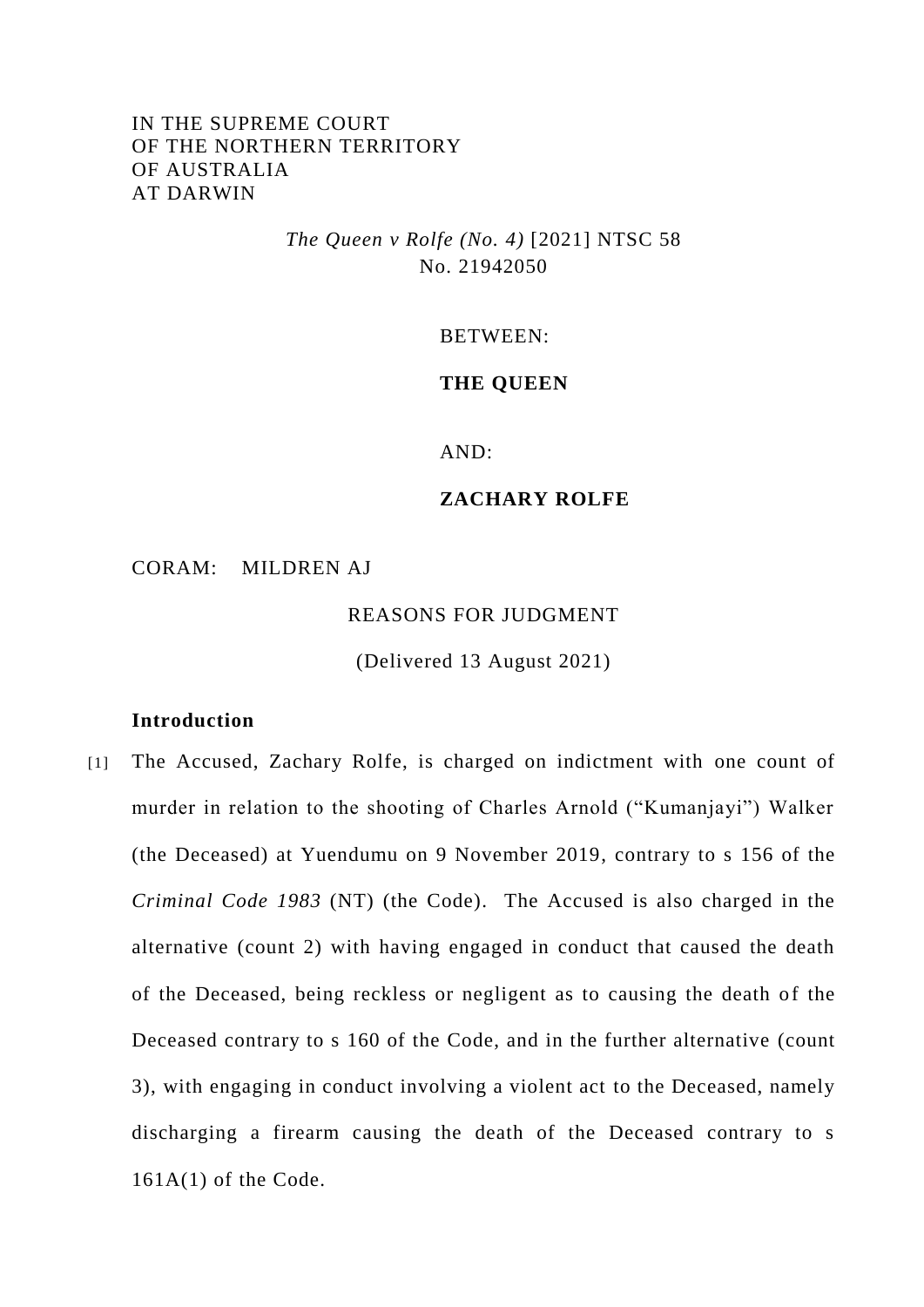- [2] At the trial, the Crown intends to call evidence from Detective Senior Sergeant Andrew Barram (Barram) as an expert witness. Barram has provided a number of statements setting out the evidence he intends to give. Only four of those statements are now sought to be relied upon:
	- Statutory declaration sworn 13 March 2020 (hereinafter referred to as the first statement).
	- Statutory declaration sworn 1 April 2020 (hereinafter referred to as the second statement).
	- Statutory declaration sworn 11 June 2020 (hereinafter referred to as the third statement).
	- Statutory declaration sworn 21 August 2020 (hereinafter referred to as the fourth statement).
- [3] The opinions expressed by Barram rely to some extent on certain facts which are objected to by counsel for the Accused on the grounds of relevance. It will be necessary to consider those objections in the course of dealing with the question of the admissibility of the evidence that is proposed to be given by Barram.

### **The Defence case**

[4] Counsel for the Accused intends to raise the defence of self-defence and defence of another person under s 43BD(2) of the Code. Counsel for the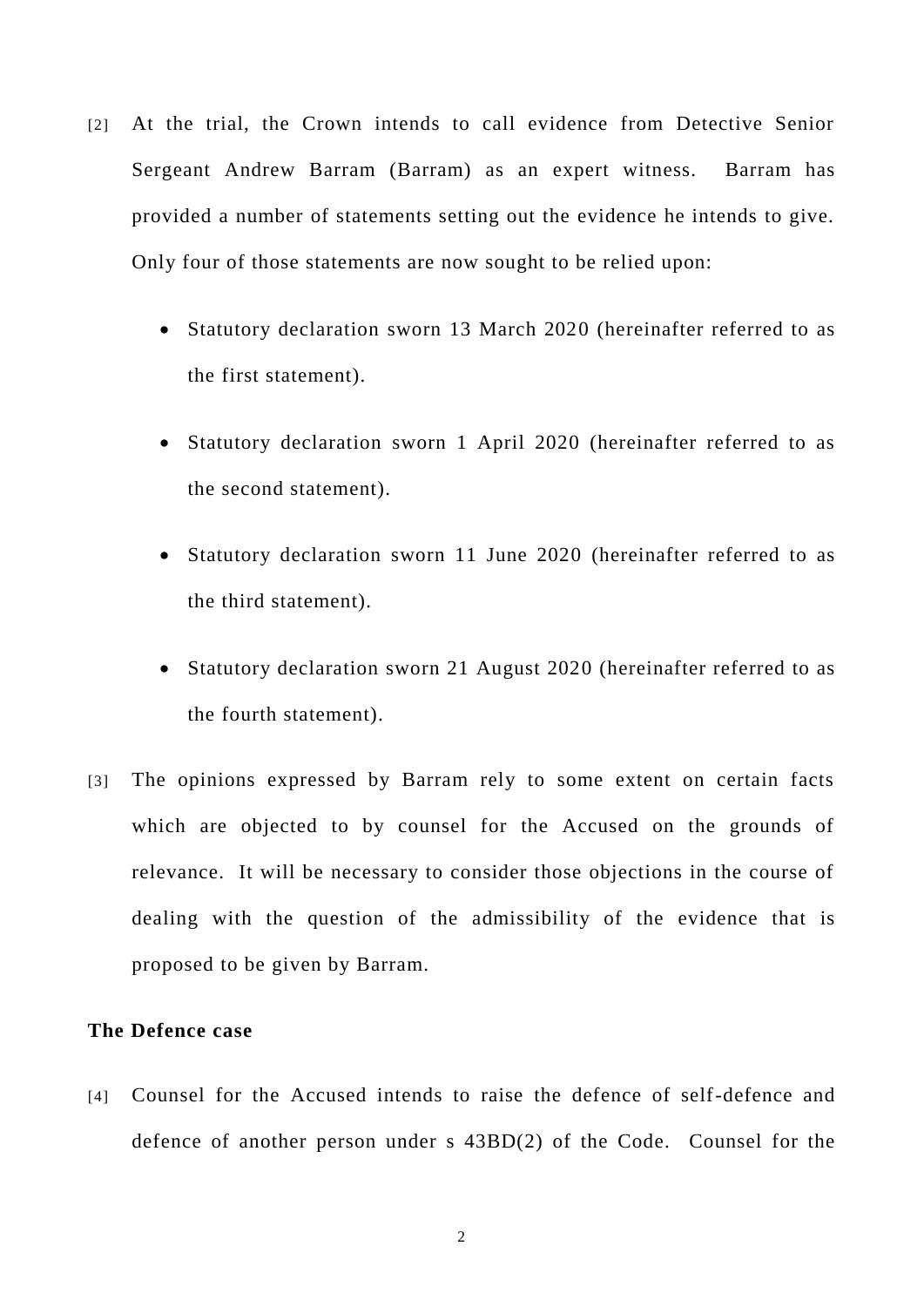Accused also intends to rely on the defence provided by s 208E of the Code, 1 and to rely on a defence under s 148B of the *Police Administration Act 1978* (NT) (the PAA). The question of whether or not the last possible defence is available in this case has been referred by me to the Full Court for decision. The Full Court has decided that it is available.

[5] In those circumstances, the issues for the jury are whether or not the Crown is able to prove beyond reasonable doubt either that the Accused was not acting in defence of himself or Constable Eberl at the relevant time, or that if he was so acting, his conduct was not a reasonable response in the circumstances as he perceived them. So far as s 43BD(2) of the Code is concerned, it is well established that the second limb of the defence involves a subjective as well as an objective element. The reasonableness of the response has to be judged objectively to the circumstances as the Accused perceived them to be. The Accused's perception is to be judged subjectively and his perception does not have to be reasonable: see *Burkhart v Bradley.* 2 In the present case, the Accused has not made a statement as to his belief at the relevant time. In order for the Crown to prove at least a prima facie case that it has negatived the second limb, the Crown will need to establish facts which, if accepted by the jury, would enable the jury to infer the nature of

**<sup>1</sup>** In the submissions before me prior to the Reference to the Full Court, Counsel for the Defence stated that the Accused no longer intended to rely on s 208E of the Code. When the matter was argued in the Full Court, the Accused maintained that he did intend to rely on this defence at trial. I have considered the questions of admissibility on the basis that s 208E will be raised at trial as a separate defence.

**<sup>2</sup>** [2013] NTCA 5; (2013) 33 NTLR 79 at para [27]; and see *R v Hutchinson & Wilkinson* [2018] NSWSC 1759 at [309] per Hamill J; *Doran and Brunton v DPP* [2019] NSWSC 1191 at [42], [49]-[50].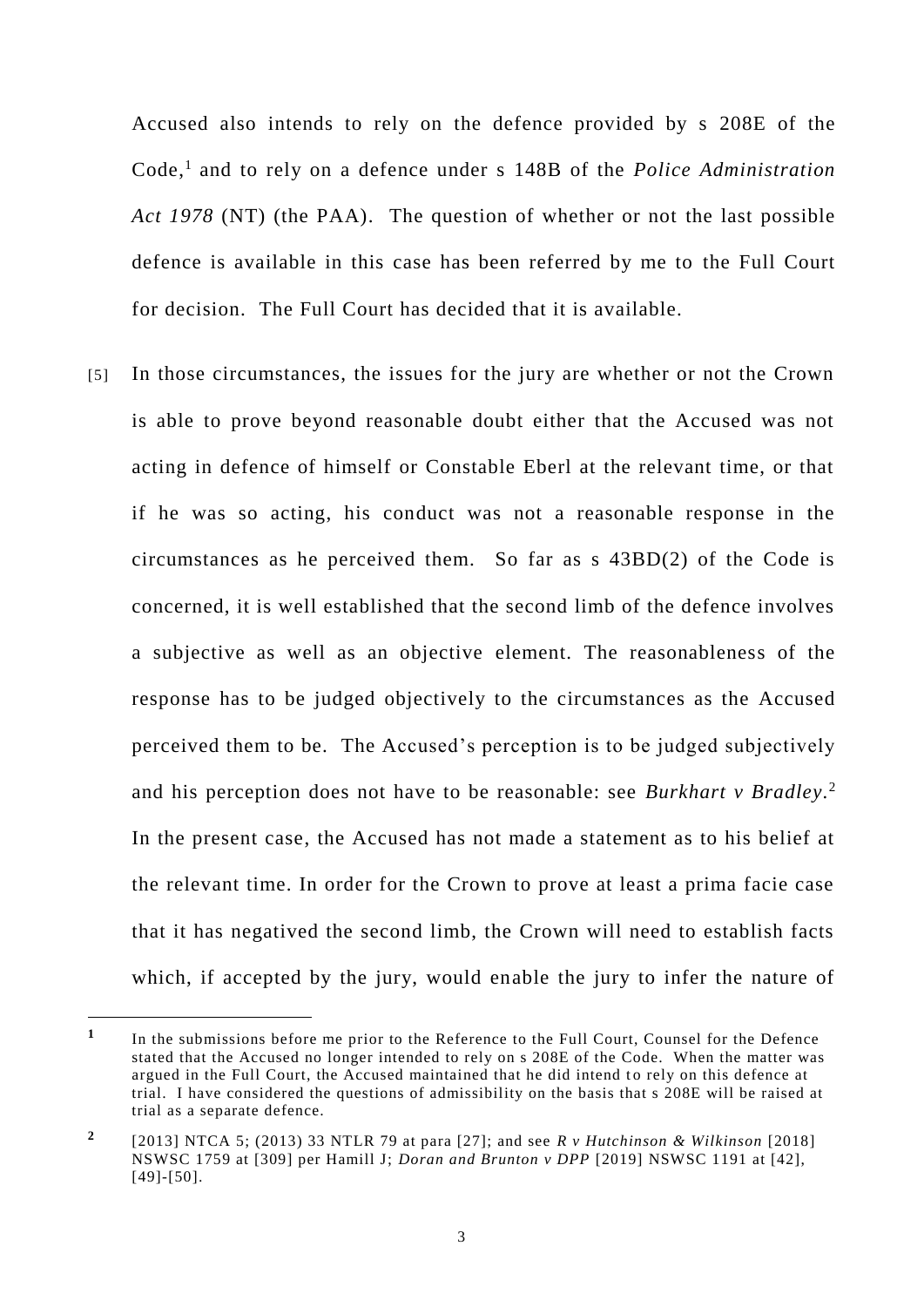the Accused's actual perception at the relevant time. So far as the defence under s 208E of the Code is concerned, the Crown would need to show that the Accused was not at the time acting in the course of his duty as a police officer, or that his conduct was not objectively reasonable at the time. So far as the defence under s 148B is concerned, the Crown would need to show that at the time the Accused fired the second and third shots into the Deceased's body, he was not acting in good faith in the exercise of a power or function under the PAA.

### **The Crown case**

- [6] The Crown intends to lead the following evidence at the trial:
	- 1. The Accused is police officer Zachary Brian ROLFE. The Accused joined the Northern Territory Police Force on 30 May 2016, completing 6 1/2 months of training at the Northern Territory Police Fire and Emergency Services College (NTPFES) and graduating on 7 December 2016. Following his graduation the Accused was posted to Alice Springs Police Station where he has served in General Duties since this time. The Accused has undertaken additional training whilst in Alice Springs as part of the Immediate Response Team (IRT) which is a command asset within Alice Springs, comprising duties members who have undertaken additional skills enhancement and perform these duties in addition to their primary policing role. This role is undertaken as required on a necessity basis.

4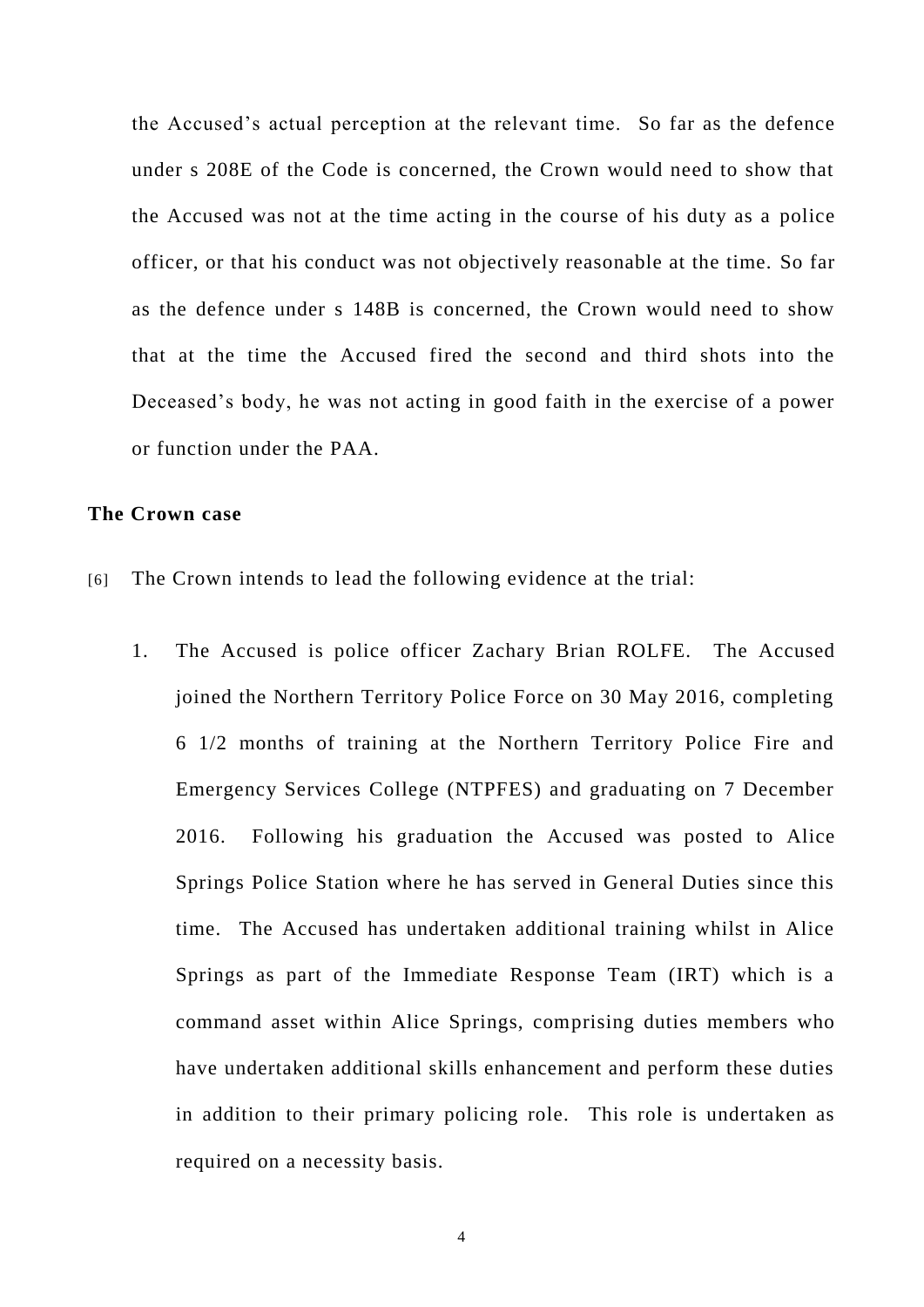- 2. The alleged victim (now deceased) in this matter was a 19 year old male (Charles Arnold WALKER) who resided in Yuendumu Community. On 26 June 2019 the Deceased was sentenced to 16 months imprisonment (Case 21911252 refers), backdated to 22 February 2019, in relation to an aggravated assault, assault police and other offences. The Deceased was released after serving 8 months imprisonment with the balance suspended for 12 months from his date of release. After his release from prison on 14 October 2019 the Deceased signed an agreement with Community Corrections to abide by a curfew (7.00pm to 7.00am) and other conditions including wearing an Electronic Monitoring Device (EMD) and remaining at a nominated residence — Central Australian Aboriginal Alcohol Programs Unit (CAAPU) in Alice Springs.
- 3. On Tuesday 29 October 2019 at 12:41am, Community Corrections reported to police that the Deceased had removed his EMD at CAAPU and could not be located on site.
- 4. At about 6:30am that same date, Alice Springs Police attended residences known to be linked to the Deceased in an attempt to locate him, including House 6, Warlpiri Camp. The Deceased was not located.
- 5. On Wednesday 30 October at about 8:00am, Alice Springs police re attended House 6 Warlpiri Camp in an attempt to locate the Deceased. He was not located.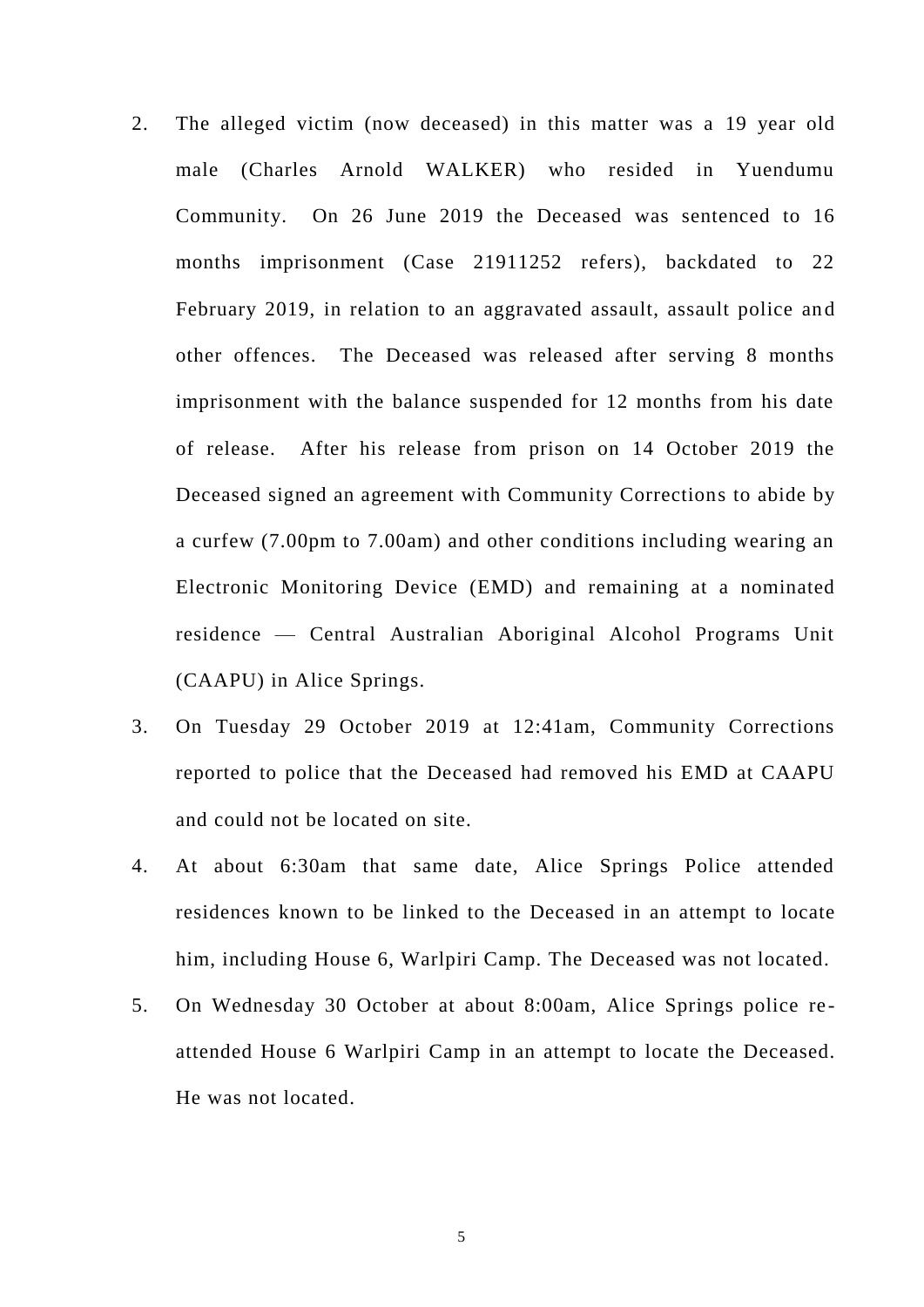- 6. On Tuesday 5 November 2019 a warrant was issued for the arrest of the Deceased with regard to a breach of order suspending sentence.
- 7. On Wednesday 6 November 2019, Yuendumu Police members, Senior Constable First Class Christopher HAND and Senior Constable Lanyon SMITH attended House 577 Yuendumu Community in an attempt to arrest the Deceased in relation to his breach. This attempt resulted in the officers being threatened by the Deceased who had armed himself with a small axe, before decamping the residence and fleeing from pursuing members. Sergeant Julie FROST, the officer in charge of Yuendumu Police Station sought to negotiate with the Deceased's family to have the Deceased hand himself in after a local funeral had concluded.
- 8. On Thursday 7 November 2019 at about 3:00pm, Sergeant Evan KELLY briefed his patrol group about the Deceased and informed them that he was an arrest target. The patrol group comprised a number of police officers, including Constable James KIRSTENFELDT and the Accused. At 3:16pm, the Accused accessed the Body Worn Video (BWV) of the axe incident on 6 November 2019. The Accused, KIRSTENFELDT and other members of Sgt KELLY'S patrol group viewed the footage of the incident. The Accused also accessed the Deceased's PROMIS records.
- 9. During this shift, the Accused and his partner Constable Mitchell HANSEN conducted enquiries to locate the Deceased in Alice Springs.

6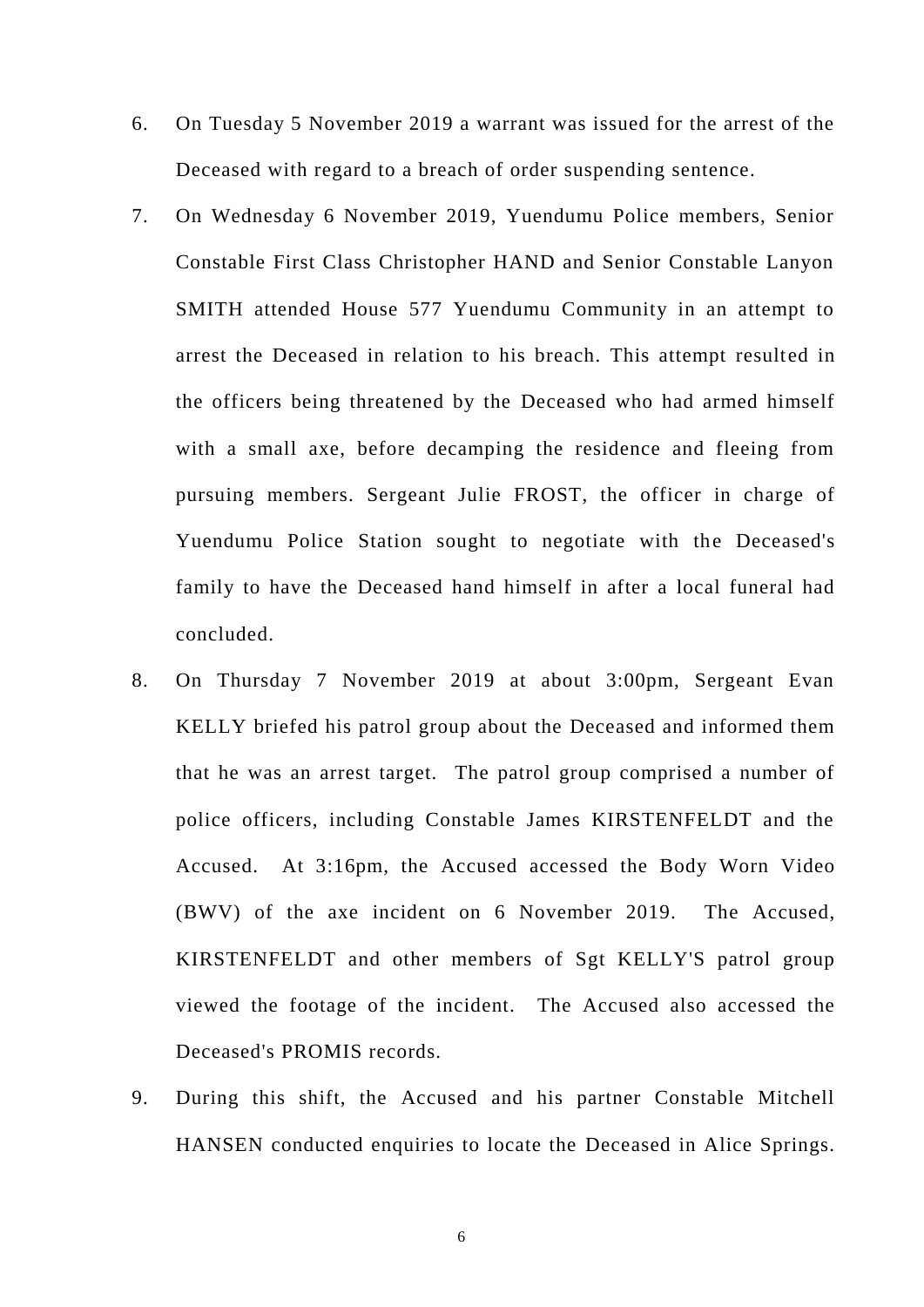Their enquiries identified Warlpiri Camp, House 6 as a location of interest.

- 10. A short time before 6:30pm, the Accused briefed other members of his patrol group, including KIRSTENFELDT, in the carpark of the Bunnings store, nearby to Warlpiri Camp. House 6 Warlpiri Camp was identified on a map and members of the patrol group were allocated positions to form a cordon around the house. A plan was devised whereby it was identified that as there was a risk of the Deceased being armed, police would try to get the Deceased to leave the house.
- 11. At about 6:36pm, the Accused, KIRSTENFELDT and other police entered Warlpiri Camp and attended House 6. There was no response to the door knocks and it was determined by Sgt KELLY that police did not have sufficient grounds to force an entry into the house. As a result the cordon was dispersed and police left the location.
- 12. Later that evening at 8:11pm, Constable HANSEN and the Accused again viewed the BWV of the axe incident on 6 November 2019. The Accused and Constable HANSEN discussed the incident and what they might have done in that situation.
- 13. On Saturday 9 November 2019 four police members from the IRT were called on duty, being the Accused, Constable First Class Anthony HAWKINGS, Constable First Class Adam EBERL and Constable James KIRSTENFELDT, along with one dog handler Senior Constable First Class Adam DONALDSON.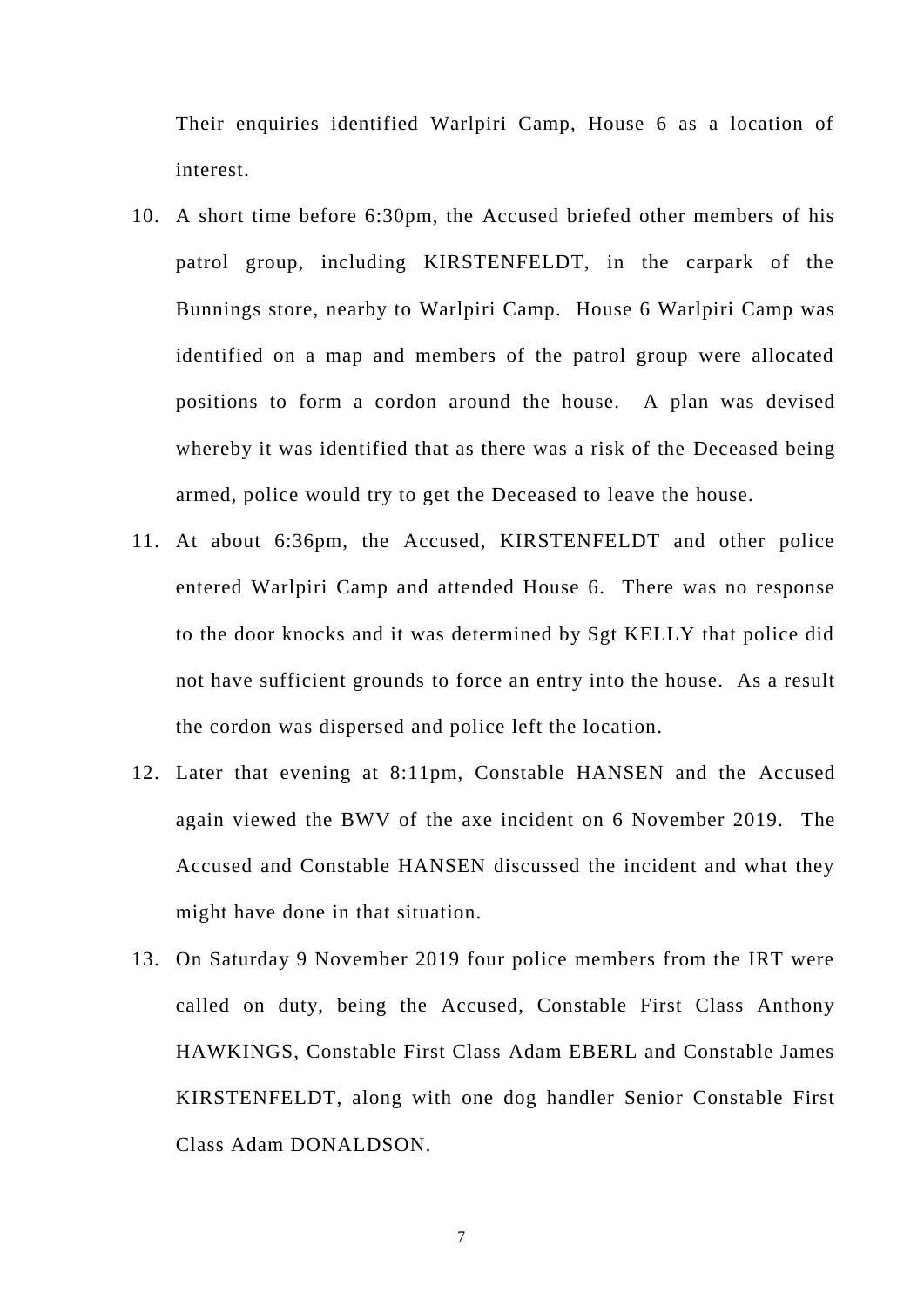- 14. At about 2:30pm at the Alice Springs Police Station, the Accused and other IRT members received a briefing from Acting Sergeant Shane MCCORMACK. The Accused and other IRT members also viewed the BWV of the axe incident on 6 November 2019. The members were instructed to attend Yuendumu in order to provide relief for the local police and arrest the Deceased the following morning.
- 15. At about 4:00pm, the Accused and KIRSTENFELDT departed Alice Springs in one police vehicle with EBERL and HAWKINGS together in a second vehicle. DONALDSON had departed Alice Springs earlier and arrived at Yuendumu at about 5:42pm and was conducting patrols.
- 16. At 4.59pm, Sgt FROST sent an email to Sgt MCCORMACK and the four IRT members setting out details of the IRT deployment, including most relevantly the situation in relation to the Deceased and the operational plan for the arrest of the Deceased at 5:00am on Sunday 10 November 2019.
- 17. The Accused and KIRSTENFELDT arrived at the Yuendumu Police Station at about 6:33pm, and at about 7:00pm, Sgt FROST briefed the Accused and KIRSTENFELDT. FROST instructed them to obtain intelligence as to the whereabouts of the Deceased, to conduct high visibility patrols of the community and respond to incidents throughout the night. The operational plan for the arrest of the Accused was that the following morning at 5:00am, the IRT along with a local police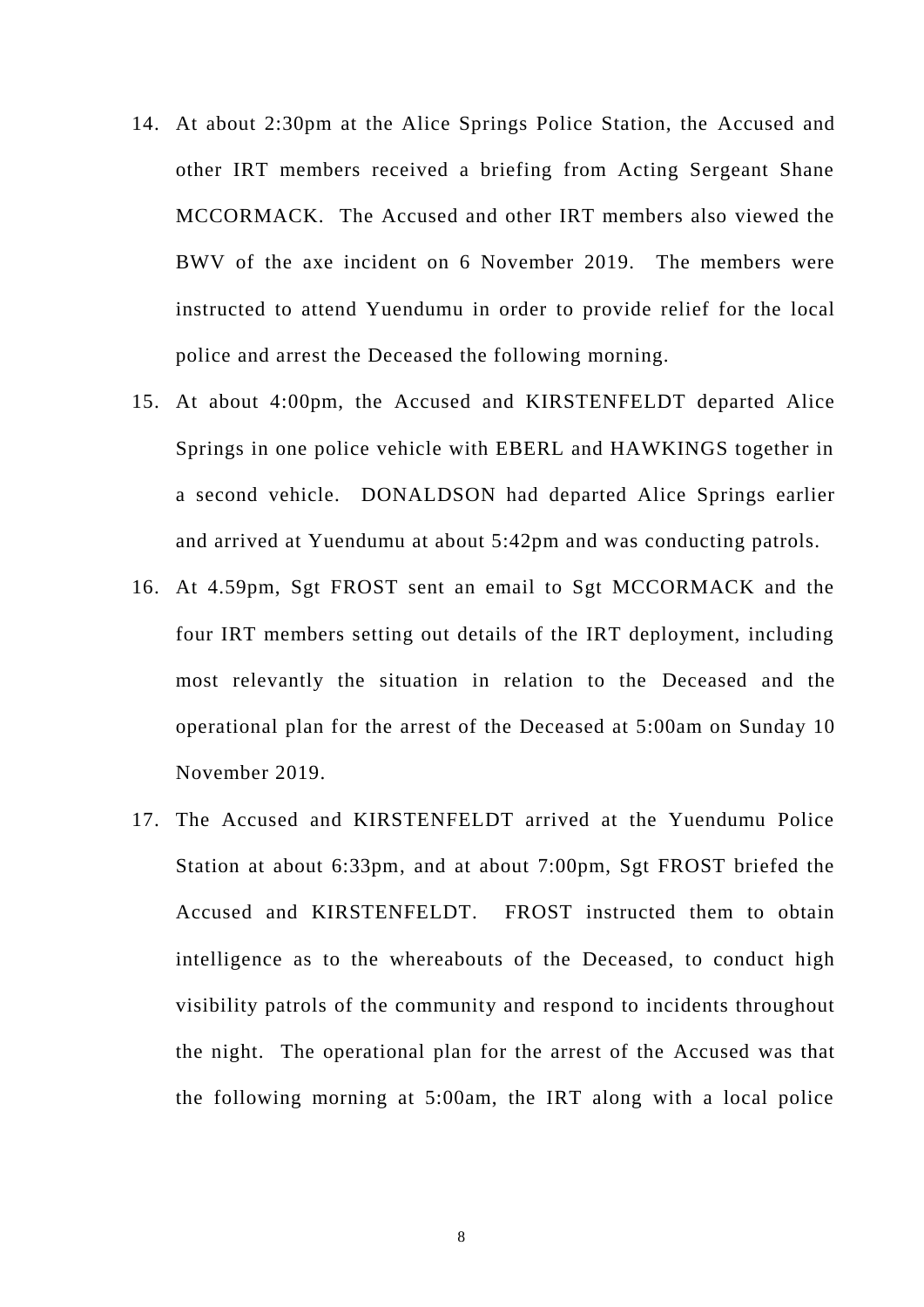officer (ALEFAIO) would attend the Deceased's known local address and arrest him.

- 18. By the conclusion of the briefing by Sgt FROST, Constables EBERL and HAWKINGS had arrived at the police station. The Accused provided the IRT members with a briefing during which they devised a plan to gather information and intelligence as to the whereabouts of the Deceased.
- 19. The IRT officers all had body-worn cameras activated, the footage from which includes the shooting of the Deceased, from which the following is largely drawn.
- 20. The IRT then left the police station at 7:06pm and arrived at House 577 at 7:11pm and took up a cordon position. The Accused spoke with witness Ethan ROBERTSON in the yard and stated "We are here to grab Arnold up OK". The Accused was advised by ROBERTSON that the Deceased was not present at the house. The Accused then requested permission to enter the house to search for the Deceased and then using his mobile phone, asked ROBERTSON to show him on a map of Yuendumu where the Deceased may be.
- 21. The Accused then advised ROBERTSON that he was going to search the house. Just prior to entering the house, the Accused was advised by KIRSTENFELDT that the Deceased was residing at that house, had left three minutes ago and that he would be returning there to stay for the night. The Accused then entered the house with KIRSTENFELDT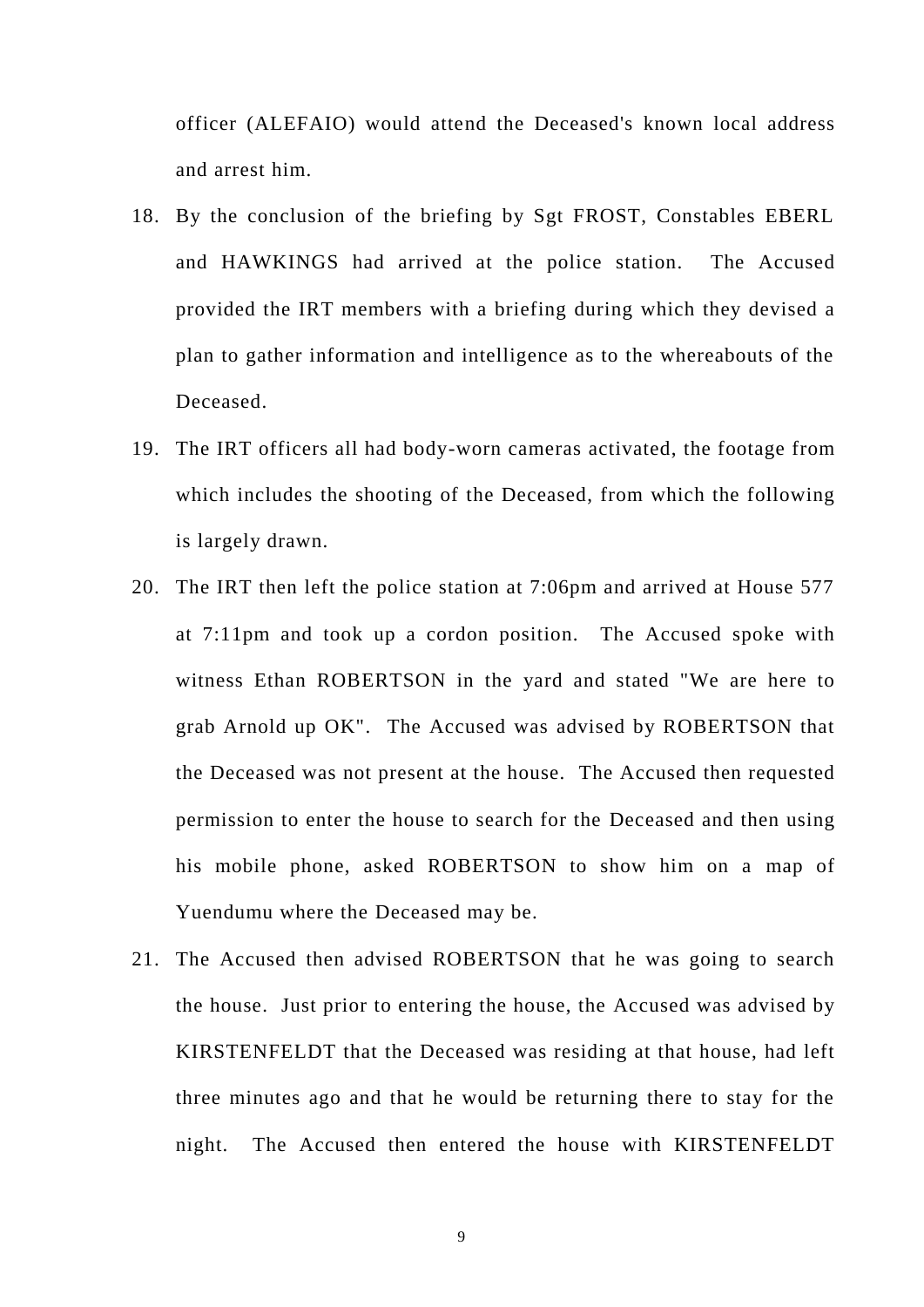following. As the Accused passed through the kitchen area and entered the main living area, he placed his right hand on his pistol, depressed the hood button and rotated the hood closure forward, thereby disengaging two of the three holster retention devices to enable a fast deployment of his firearm. The Accused maintained this grip on his firearm as he conducted a search of the house. At the conclusion of the search, the Accused returned the hood closure on his holster to the secure position and removed his hand from his pistol. The Accused and KIRSTENFELDT then left the house.

- 22. Upon leaving the house, the Accused again approached ROBERTSON who indicated that the Deceased's mother resided in an area on the other side of the oval, in either House 511 or House 518. The Accused and the other IRT members then left this house at 7:14pm.
- 23. At 7:18pm, the Accused and KIRSTENFELDT arrived outside House 518, along with the other IRT members. DONALDSON parked near House 512 and remained there.
- 24. Witnesses Leanne OLDFIELD and Nathan COULTHARD saw the Deceased enter House 511 just as police arrived.
- 25. The Accused directed KIRSTENFELDT to check House 518 and then stated that he would check the house that he was walking to, being House 511. Constable EBERL also walked into the yard of house 511.
- 26. The Accused jumped over the fence into the yard of House 511 and approached the boundary fence with House 518 and spoke with witness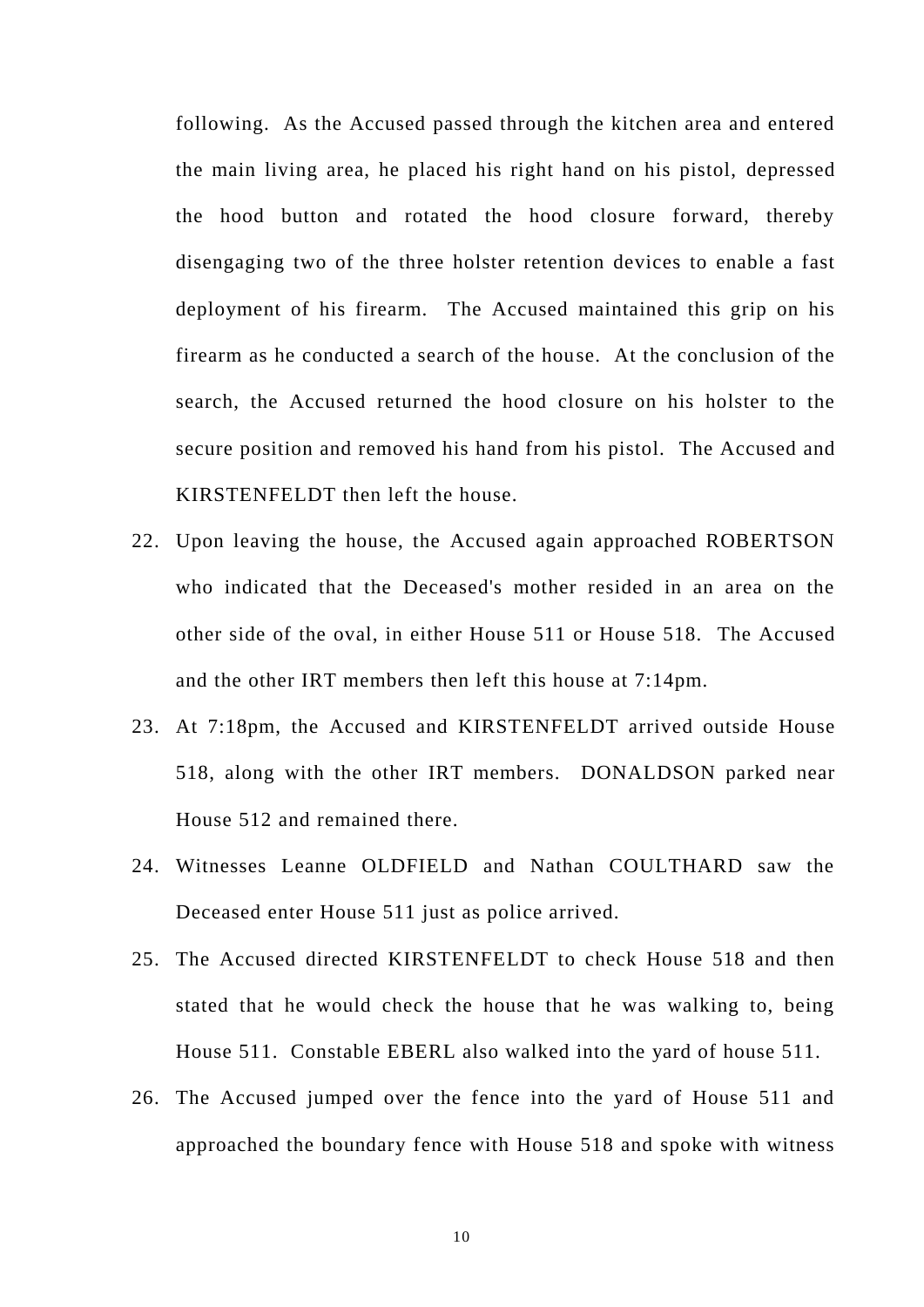Rachel LEWIS at 7:19pm. The Accused asked LEWIS to come over to the fence and the Accused told her "We're here to grab up Arnold hey" and asked where the Deceased and the Deceased's girlfriend Rekeisha ROBERTSON were. The Accused showed LEWIS a picture of the Deceased on his personal mobile phone and she stated she did not know the Deceased.

- 27. The Accused was then approached by EBERL who asked which house they were looking at. ROLFE stated "It could be either of them but I think 511". The Accused and EBERL then walked along the front yard of House 511 at 7:20pm and EBERL stated to ROLFE "Someone just went in the back" and pointed to House 511.
- 28. The Accused spoke with witnesses Leanne OLDFIELD and Elizabeth SNAPE who were in the front yard of House 511 and asked where the Deceased and Rekeisha ROBERTSON were. They stated they did not know. The Accused asked whose house he was at and OLDFIELD stated "Margaret's but they still in um...". The Accused asked if he could check inside and OLDFIELD stated "Go, go (inaudible)". The Accused asked "Go check inside?" and then proceeded to walk behind EBERL to the entrance door of House 511. The Accused stated on police radio "Me and Adam are just gonna clear this red house".
- 29. At 7:20pm EBERL was in front of the Accused as they entered the front door, EBERL produced his torch and illuminated the Deceased who was standing at the opposite end of the room. The Accused and EBERL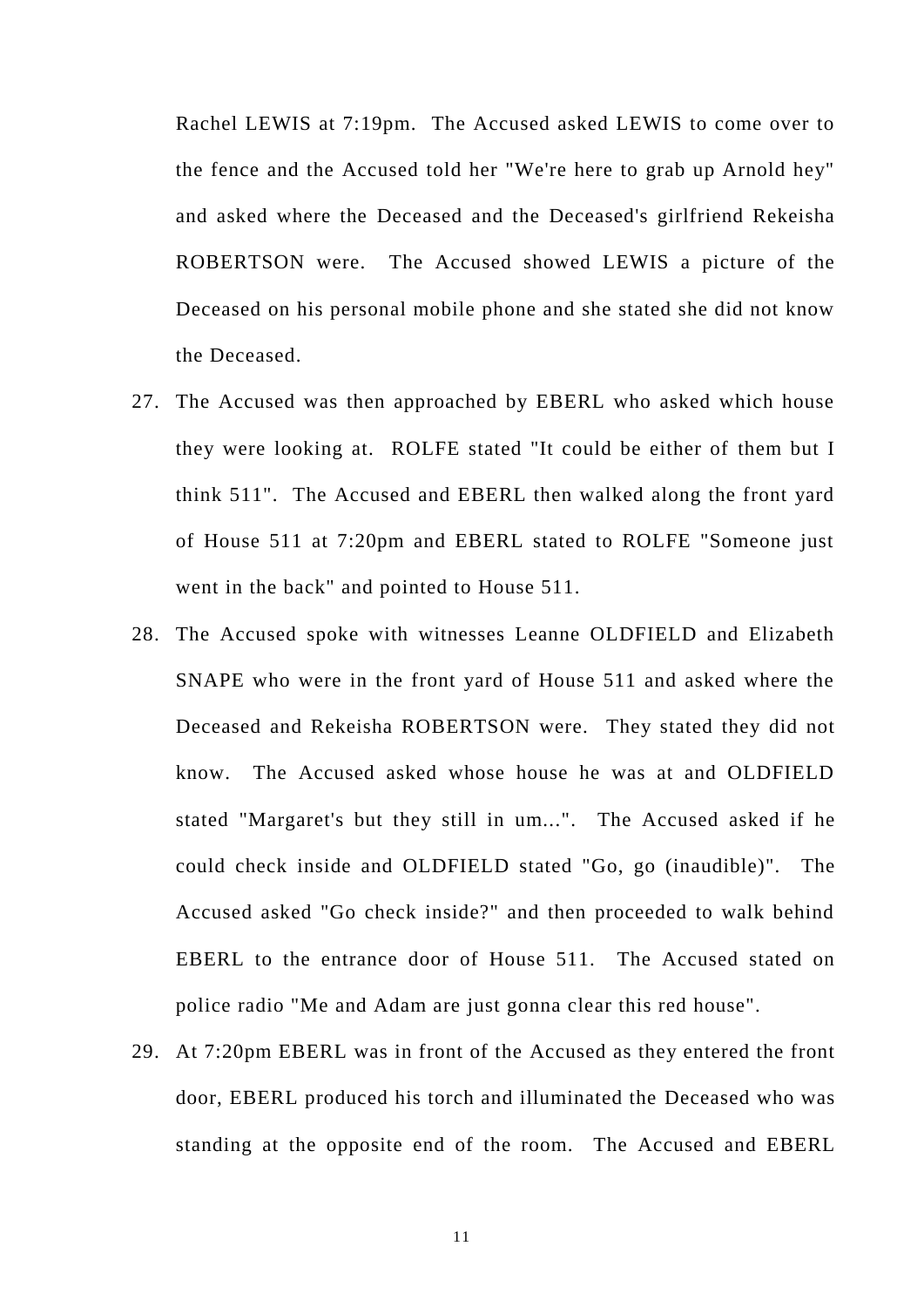asked the Deceased what his name was. The Deceased replied "Vernon DIXON" and repeated this name several times as he walked forward.

- 30. EBERL stopped the Deceased from walking forward and told him to stop walking. The Accused told the Deceased "Just come over here for a sec" and guided the Deceased to a position where he stood with his back against the wall and held the Deceased there with his right hand.
- 31. The Accused told the Deceased to be calm and advised him that he was going to put a phone next to his face, before removing the Deceased's cap from his head with his right hand. The Deceased took hold of his cap and returned it to his head.
- 32. The Accused placed his hand on the Deceased's chest and told the Deceased "I need this hat off' and again removed the Deceased's cap from his head and dropped it to the ground. The Deceased bent over to pick up his cap, retrieved it from the ground and placed it back on his head, whilst EBERL told him to leave his hat off and not to put it on.
- 33. The Accused again held his right hand against the Deceased's chest and placed his mobile phone next' to the Deceased's head to attempt to identify the Deceased, and told him to look straight ahead. The Deceased stated "That's not me" and "My name is Vernon DIXON".
- 34. At 7:21pm, as the Accused removed his mobile phone from next to the head of the Deceased, the Accused stated "Easy mate, easy, just put your hands behind your back" and after putting his phone away, used his left hand to push on the right wrist of the Deceased.

12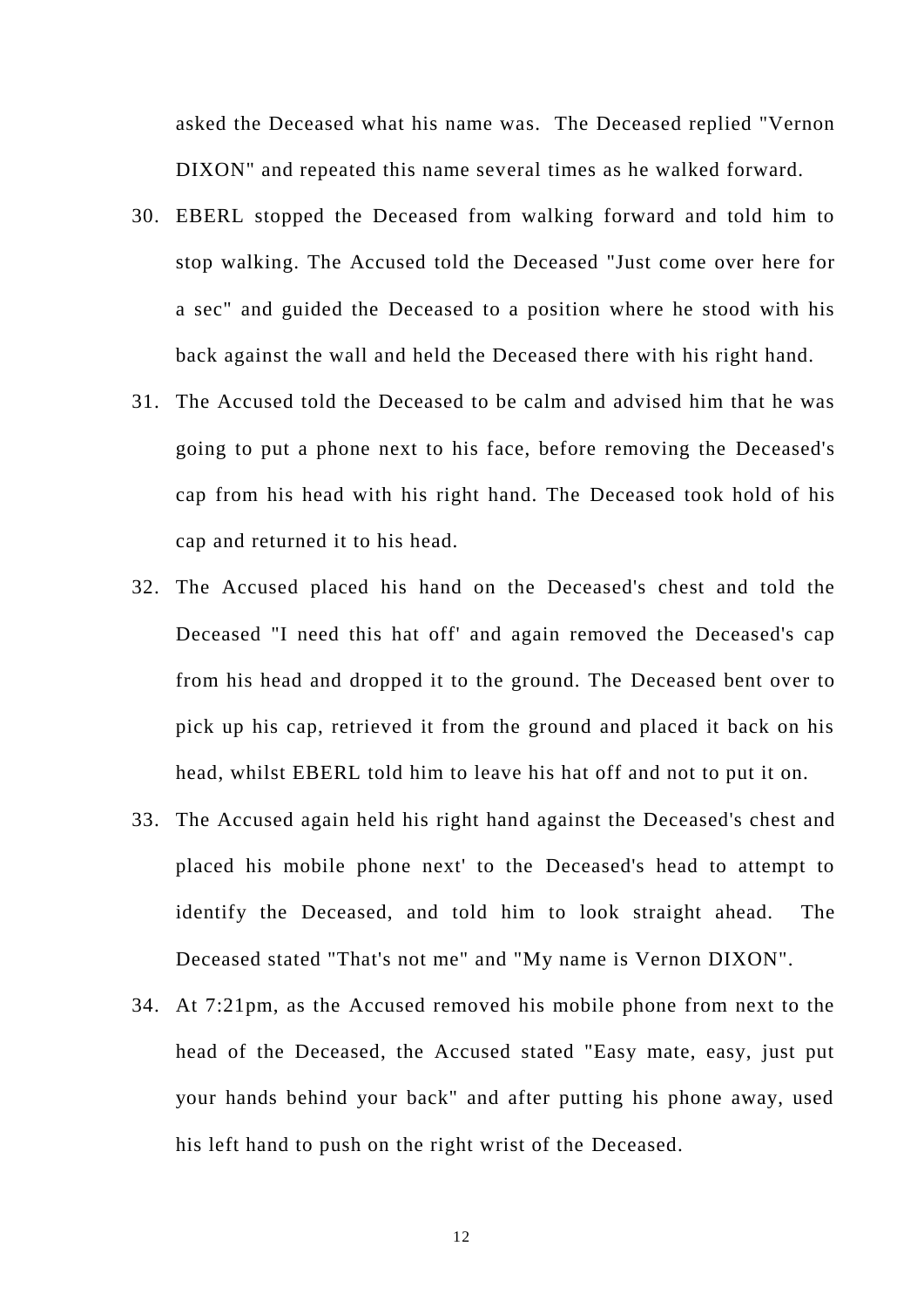- 35. The Deceased pushed the Accused's left arm away and a struggle ensued as EBERL and the Accused attempted to restrain the Deceased. During the struggle, the Deceased produced a pair of small medical scissors from his right side and, using his right hand, stabbed the Accused once to the Accused's left shoulder which subsequently required medical attention.
- 36. The Accused stepped back, drew his firearm and, as EBERL and the Deceased continued to struggle, the Accused fired one shot, at 7:22:01pm which struck the Deceased to the middle right region of his back.
- 37. EBERL took the Deceased to the ground on top of a mattress on the opposite side of the bedroom. As the Deceased lay on his right side with his right arm holding the scissors beneath him, EBERL was partially on top of him. EBERL had pinned the Deceased's left leg and had his right arm around the Deceased's neck to control the Deceased.
- 38. The Accused moved forward towards EBERL and the Deceased and using his left hand, placed it upon EBERL'S back as EBERL remained on top of the Deceased. The Accused then fired a second shot fired 2.6 seconds after the first shot, followed by a third shot fired 0.53 seconds after the second shot. Both of these shots were at point blank range entering the Deceased's left chest area. One of these shots was the fatal shot. This was witnessed by Constable HAWKINGS who was standing at the front door of house 511.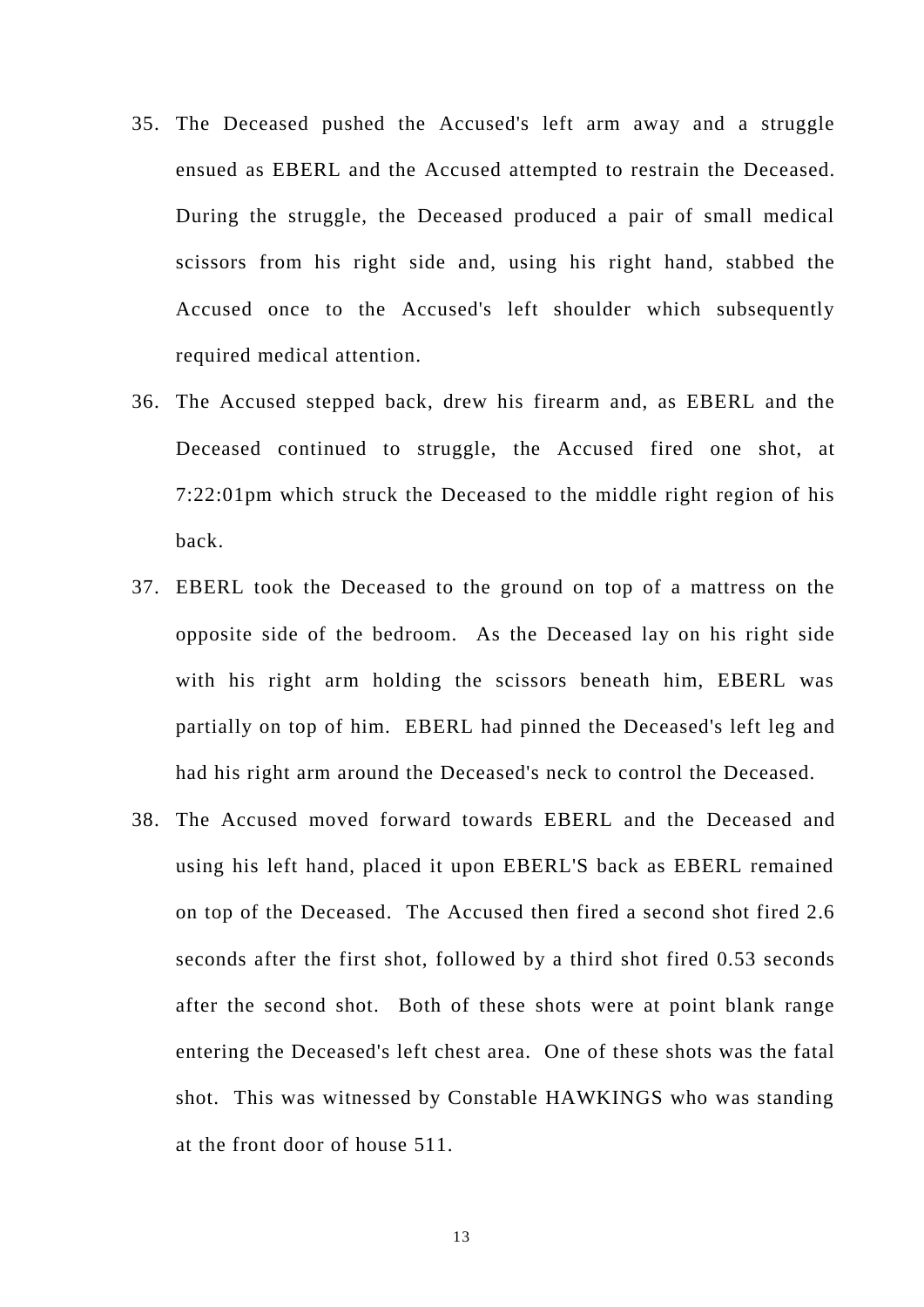- 39. The Accused then holstered his firearm and assisted EBERL in attempting to handcuff the Deceased, who was still struggling. The Accused stated "It's all good. He was stabbing me, he was stabbing me. It's all good. He's got scissors in his hand, he was stabbing me, he was stabbing you".
- 40. The Accused and EBERL had to force the right arm of the Deceased out from beneath him to place it behind his back for handcuffing. The Deceased's right hand still held the scissors during this process.
- 41. The Deceased was restrained with handcuffs and immediately removed from the location by the Accused and EBERL to a police vehicle outside House 511. As they left the house, KIRSTENFELDT asked "What have we got. Are we going to the station". The Accused replied, stating "Three gunshot wounds".
- 42. From there, the Deceased was transported to the Yuendumu Police Station where first aid was administered by police members. Due to evacuation of medical staff from the community earlier in the afternoon, no clinic staff were available to assist. Medical staff were dispatched from Yuelamu Community to assist.
- 43. The Deceased was declared deceased at 9.28pm by Heather ZANKER RN.
- 44. On Tuesday 12 November the Accused was spoken to by investigatingmembers (Detective Sergeant Kieran WELLS and Senior Constable

14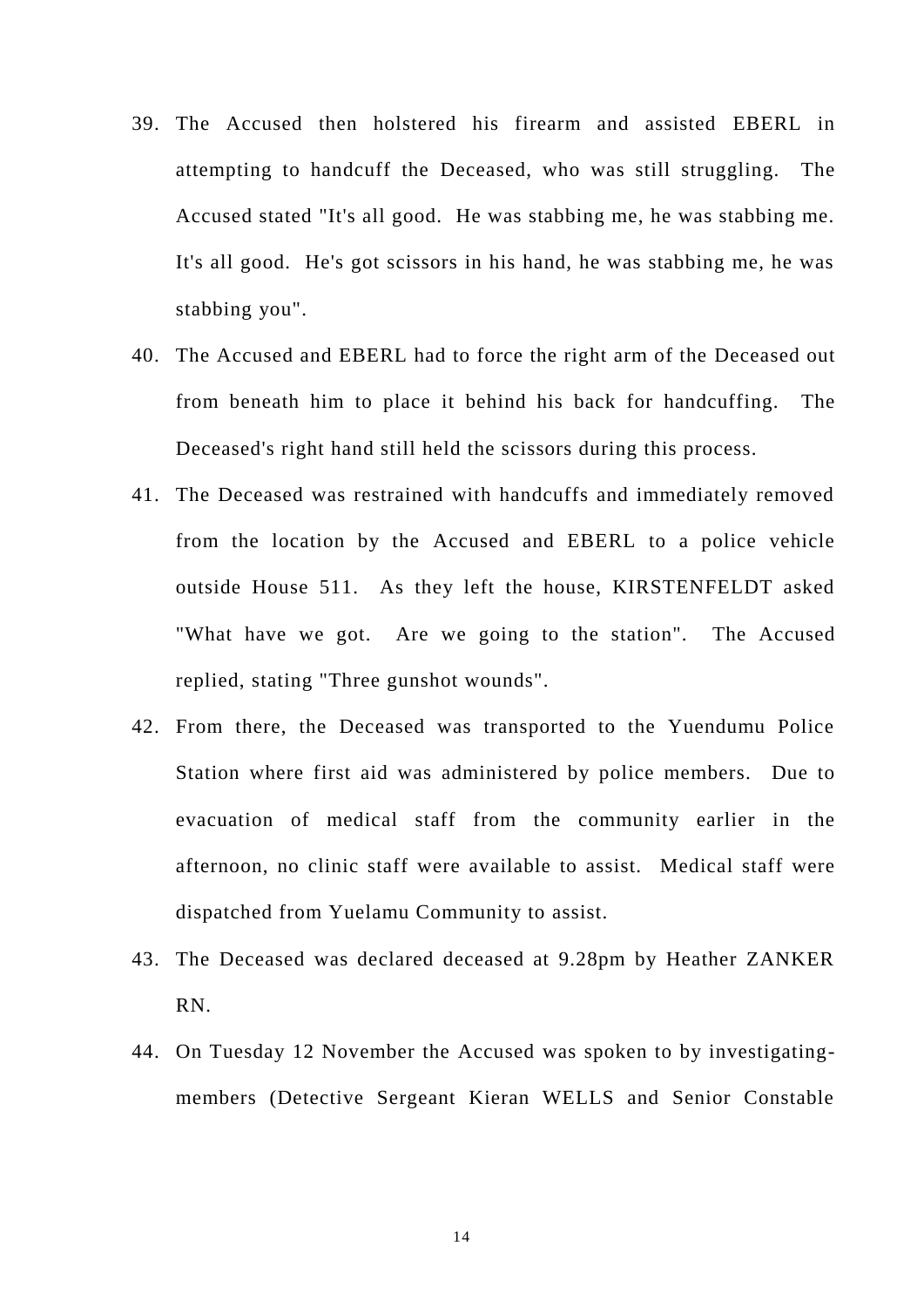First Class Daniel RALPH) and formally declined to participate in an electronic record of interview.

- 45. On Wednesday 13 November 2019 at 5.10pm the Accused was arrested in Darwin and a s 140 PAA conversation took place during which the Accused further declined an opportunity to participate in an EROI. He was transported to the Darwin Watch-house and subsequently charged with murder. Police bail was refused however he was granted conditional bail upon review by John BIRCH LCJ.
- 46. On Tuesday 12 November 2019 a Post Mortem examination was conducted by Pathologist Doctor Marianne TIEMENSMA. Pathological findings showed that the Deceased had suffered one gunshot entrance wound close to the right infero-medial thoracic area of the back (no vital organs were injured), and two gunshot entrance wounds to the left infero-lateral aspect of the chest, in very close proximity to each other (one was fatal, no vital organs were injured by the other). The cause of death was stated as a gunshot injury to the chest and abdomen.
- 47. The conduct by the Accused, in shooting the deceased, caused the Deceased's death. By shooting the Deceased, the Accused intended to cause serious harm to the Deceased.
- 48. The Crown case is that the Accused ignored the operation plan as communicated by Sgt FROST, thereby increasing the likelihood of needing to use lethal force.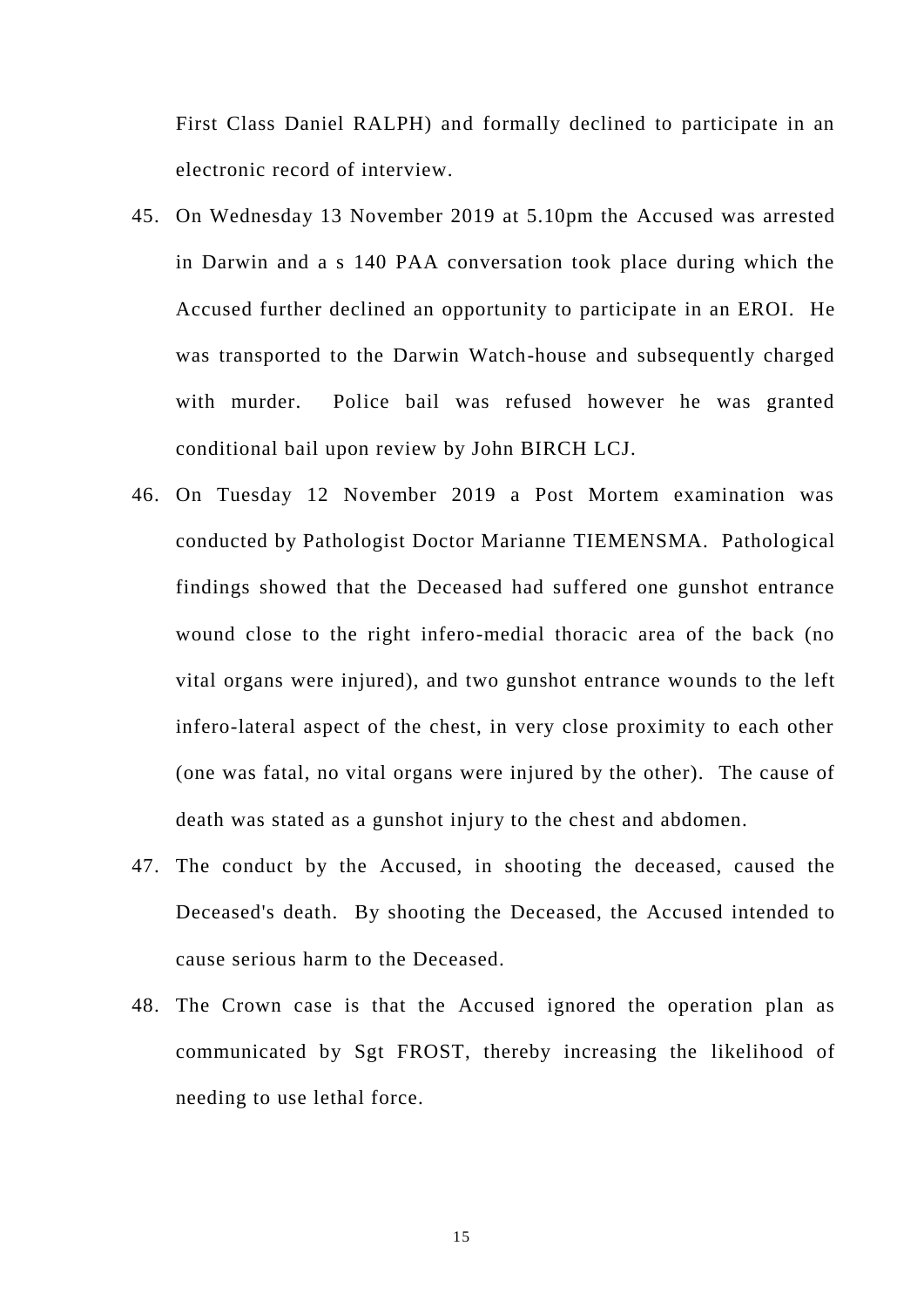- 49. The Crown case is that the Accused and other IRT officers did not discuss (before entering either House 577 or 511) any plan if they found the Deceased at either house or what they would do if the Deceased had a weapon or any discussion about deploying options other than lethal force.
- 50. The Crown case is that the Accused did not have belief on reasonable grounds to lawfully enter House 577. Furthermore, the actions of the Accused in entering House 577 in silence, releasing two retention devices from his holster and gripping his police firearm were inconsistent with the NT Police use of force philosophy, relevant safety principles and defensive tactics training. The Accused did this in total disregard of critical information that he knew about the Deceased and the level of risk the Deceased posed to police if confronted. These actions demonstrated that in spite of having a range of alternative less than lethal tactical options available to him, the Accused intended to use his firearm as his first option if confronted by the Deceased.
- 51. The Crown Case is that the Accused did not have belief on reasonable grounds to lawfully enter House 511.
- 52. Furthermore, that doing so was contrary to the operational plan, and given the Deceased's immediate prior history, placed the Accused and Constable EBERL in a potentially very dangerous situation. The Accused's approach to the Deceased to compare the Deceased's face to a photo on his phone, without obtaining any sort of control over the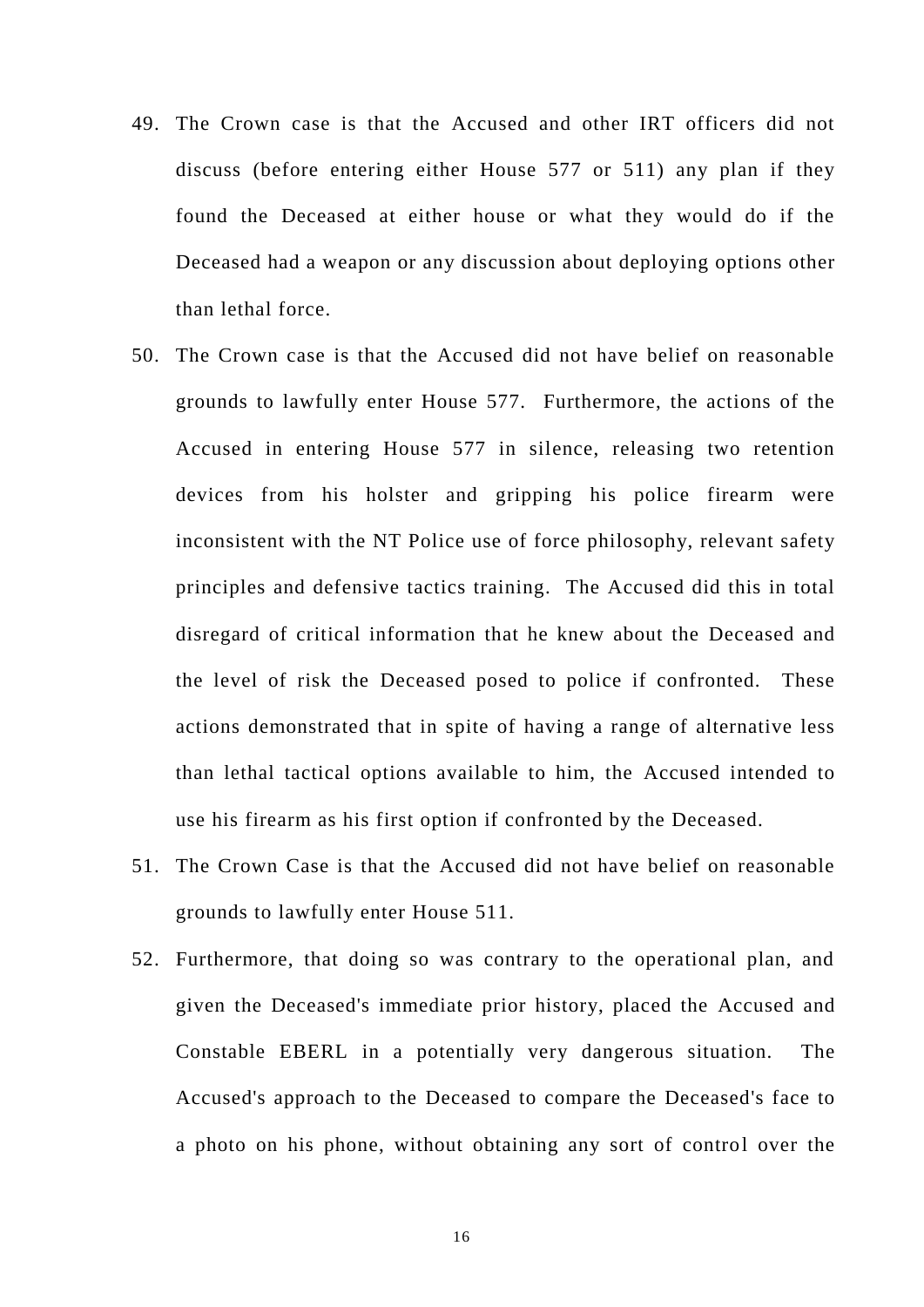Deceased, was contrary to his training and put himself in a potential position of danger.

- 53. At the time of the first shot, the Accused intended to use his firearm as his first option if confronted by the Deceased.
- 54. At the time that shots 2 and 3 were fired by the Accused, the Deceased was laying on the ground and controlled by Constable EBERL. The Deceased's right hand holding the scissors was trapped beneath the Deceased. The Deceased did not have the intent, ability, means or opportunity to assault the Accused or Constable EBERL.
- 55. The Crown case is that, against the background set out above, shots 2 and 3 were unjustified as they were unreasonable, unnecessary and disproportionate to the circumstances and in spite of having a range of alternative less than lethal tactical options available to him. In particular, the Crown contends that if the Accused was intending to defend Constable Eberl, there is at least a prima facie case that he must have realized that, because of his training, his actions were not a reasonable response in the circumstances as he believed them to be (s  $43BD(2)(b)$  of the Code). Further, that there is a prima facie case that the Accused was not then acting in the course of his duty, or if he was, his conduct was not objectively reasonable (s 208E). Furthermore, when the Accused fired shots 2 and 3 there is a prima facie case that he was not doing so in the exercise of any power or function under the PAA.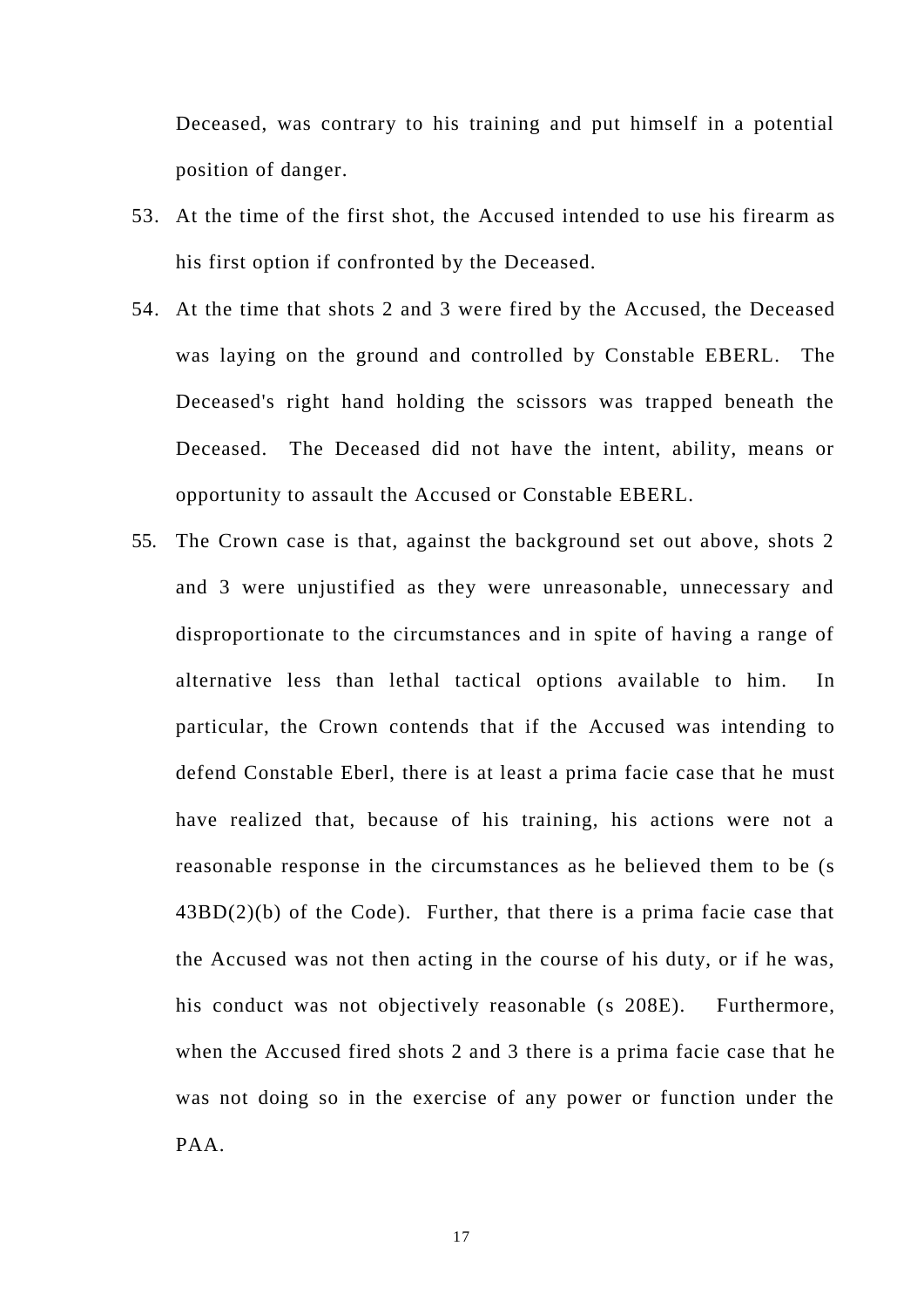# **Expert evidence of Barram**

[7] The admissibility or otherwise of expert evidence depends upon the provisions of the *Evidence (National Uniform Legislation) Act 2011* (NT) (ENULA). Section 76(1) provides that "Evidence of an opinion is not admissible to prove the existence of a fact about the existence of which the opinion was expressed" (the "opinion rule"). Section 79(1) provides for an exception to the opinion rule:

> If a person has specialised knowledge based on the person's training study or experience, the opinion rule does not apply to evidence of an opinion of that person that is wholly or substantially based on that knowledge.

[8] There is no definition in ENULA as to what is meant by "specialised knowledge". In *Honeysett v The Queen*, 3 the High Court said:

> Section 79(1) states two conditions of admissibility: first, the witness must have "specialised knowledge based on the person's training, study or experience" and, secondly, the opinion must be "wholly or substantially based on that knowledge". The first condition directs attention to the existence of an area of "specialised knowledge". "Specialised knowledge" is to be distinguished from matters of "common knowledge". Specialised knowledge is knowledge which is outside that of persons who have not by training, study or experience acquired an understanding of the subject matter. It may be of matters that are not of a scientific or technical kind and a person without any formal qualifications may acquire specialised knowledge by experience. However, the person's training, study or experience must result in the acquisition of *knowledge.* The *Macquarie Dictionary* defines "knowledge" as "acquaintance with *facts, truths, or principles* as from study or investigation (emphasis added) and it is in this sense that it is used in s 79(1). The concept is captured in Blackmun J's formulation in *Daubert v Merrell Dow Pharmaceuticals Inc*: "the word 'knowledge' connotes more than subjective belief or unsupported speculation … [It]

**<sup>3</sup>** [2014] HCA 29; (2014) 253 CLR 122 at 131 [23].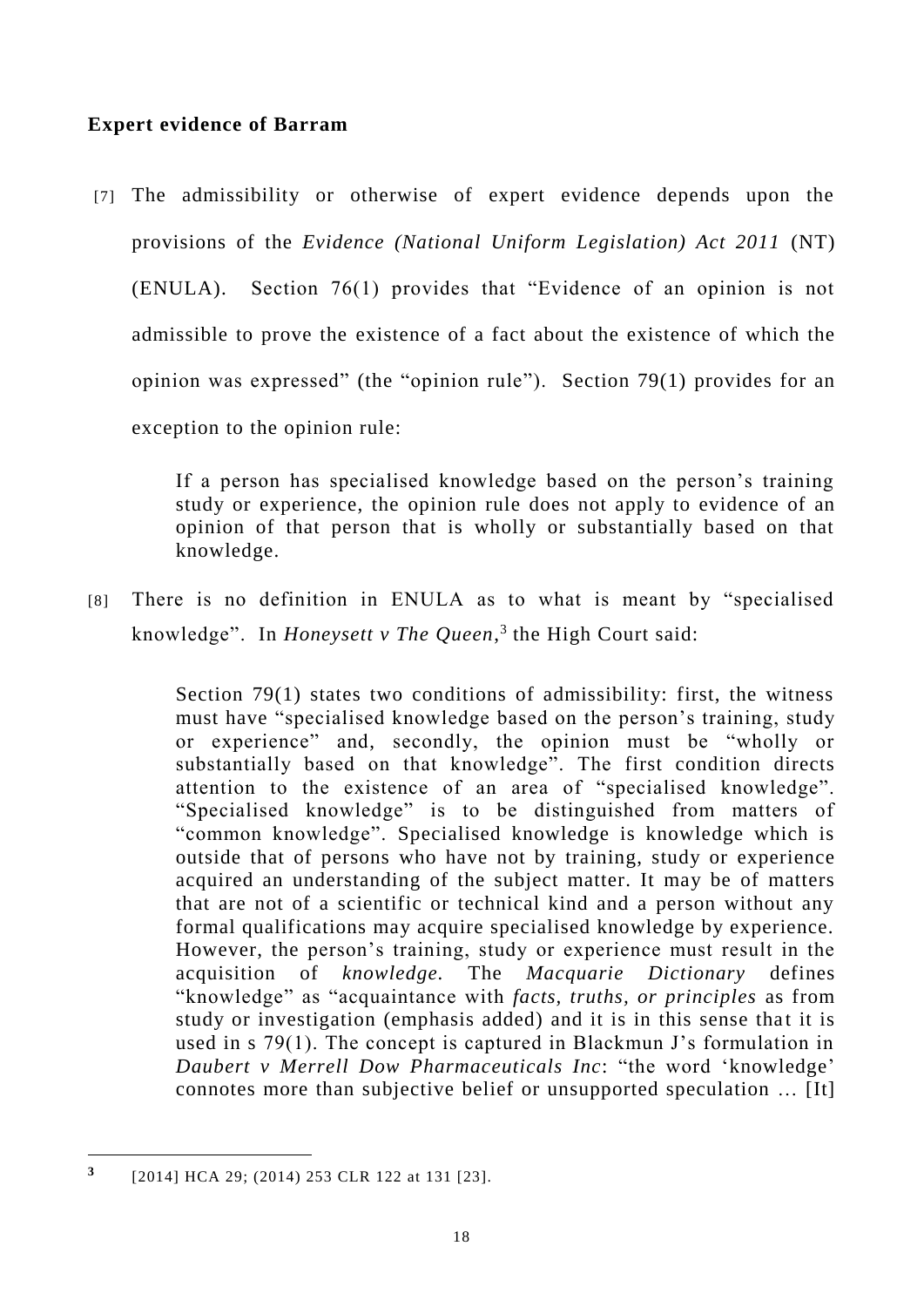applies to any body of known facts or to any body of ideas inferred from such facts or accepted as truths on good grounds".

The second condition of admissibility under s 79(1) allows that it will sometimes be difficult to separate from the body of specialised knowledge on which the expert's opinion depends "observations and knowledge of everyday affairs and events". It is sufficient that the opinion is *substantially* based on specialised knowledge based on training, study or experience. It must be presented in a way that makes it possible for a court to determine that it is so based.

(footnotes and citations omitted)

[9] Barram's expertise is set out at some length in his first report. In short, he has been a member of the Northern Territory Police Force since 1997, and is currently posted to the Professional Standards Command (since 26 August 2019). For seven years prior to that he was Officer in Charge of the Operational Safety Section (OSS), which is the in-service training authority for the Northern Territory Police Force with responsibility for all Northern Territory Police Operational Safety Tactics and Training (OSTT), other than specialist tactical training carried out by the Territory Response Group (TRG). The main disciplines the OSS is responsible for are Defensive Tactics, firearms, other Police weapons, incident management, Police Use of Force, tactical Communications and Emergency Care Management Program First Aid Training. His duties included oversight of all aspects of OSS training, and writing and reviewing training packages. He is also a qualified instructor in all OSS disciplines. He has delivered education and training in relation to the practical and theoretical applications of use-of-force options available to police in operational policing situations including in the lethal use-of-force, training in the use of Northern Territory Police issued firearms, and less than lethal use-of-force options (TASERS, handcuffs, baton skills, OC spray, empty hand tactics, tactical communication skills, cordon and containment. He also has professional qualifications in various police disciplines including as an instructor in the use of capsicum spray, Defensive Tactics, Firearms Instructor, Incident Management Instructor, and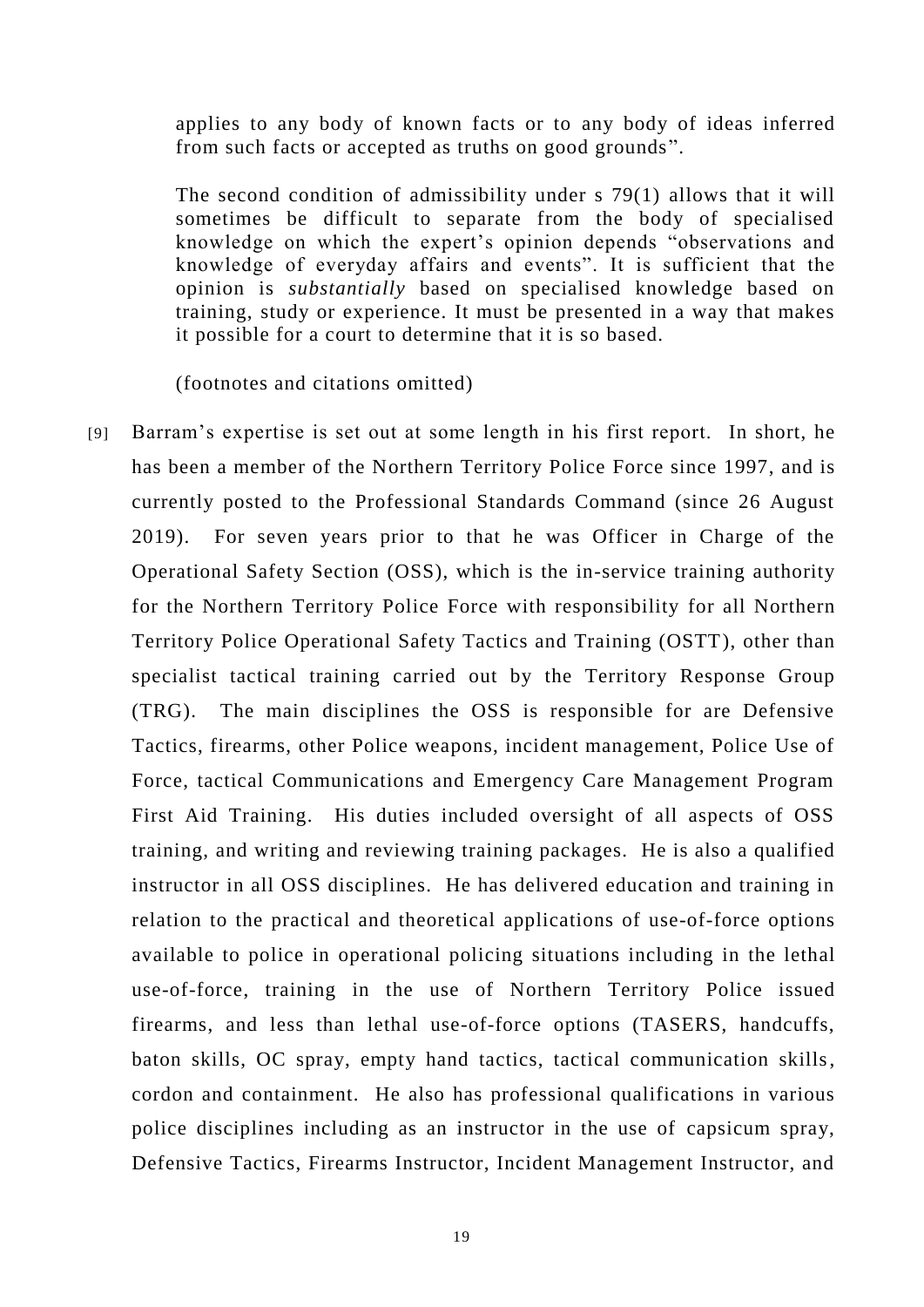Tactical Communications Instructor. He has represented the Northern Territory Police in various national forums on police use of force and related issues and is a member of the International Association of Law Enforcement Firearms Instructors. He has in his various roles reviewed many incidents that involved force used by and/or against members of the Northern Territory Police Force. He has previously given evidence on police use-of-force in the Northern Territory's Supreme Court, Local Court and Civil and Administrative Tribunal. He also has qualifications in various martial arts disciplines. No objection was raised as to his qualifications to express his opinions on most of the matters contained in his reports, although there is an objection to such of his opinions as intrude into the functions of the jury because the jury is capable of reaching its own conclusions without the need for opinion evidence, and also to expressions of opinion which it is submitted go to the ultimate issues to be decided by the jury.

### **The opinion of Detective Senior Sergeant Andrew Barram**

[10] Barram's opinion is substantially contained in the first statement. It is based upon various statements, photographs, body worn footage and medical and training records. He has familiarised himself with the records specifically relating to the training of the Accused in the use of force. He has also had regard to a General Order titled *General Order and Instruction: Operational Safety and the Use of Force*, which states:

> Members should only use force that is reasonable, necessary, proportionate and appropriate in the circumstances. Members should use the minimum amount of force required for the safe and effective performance of their duties.

[11] Barram also refers to guidelines and models provided to police to support decision making regarding the use-of-force by police. These are covered early in Police Recruit training and are constantly reiterated through their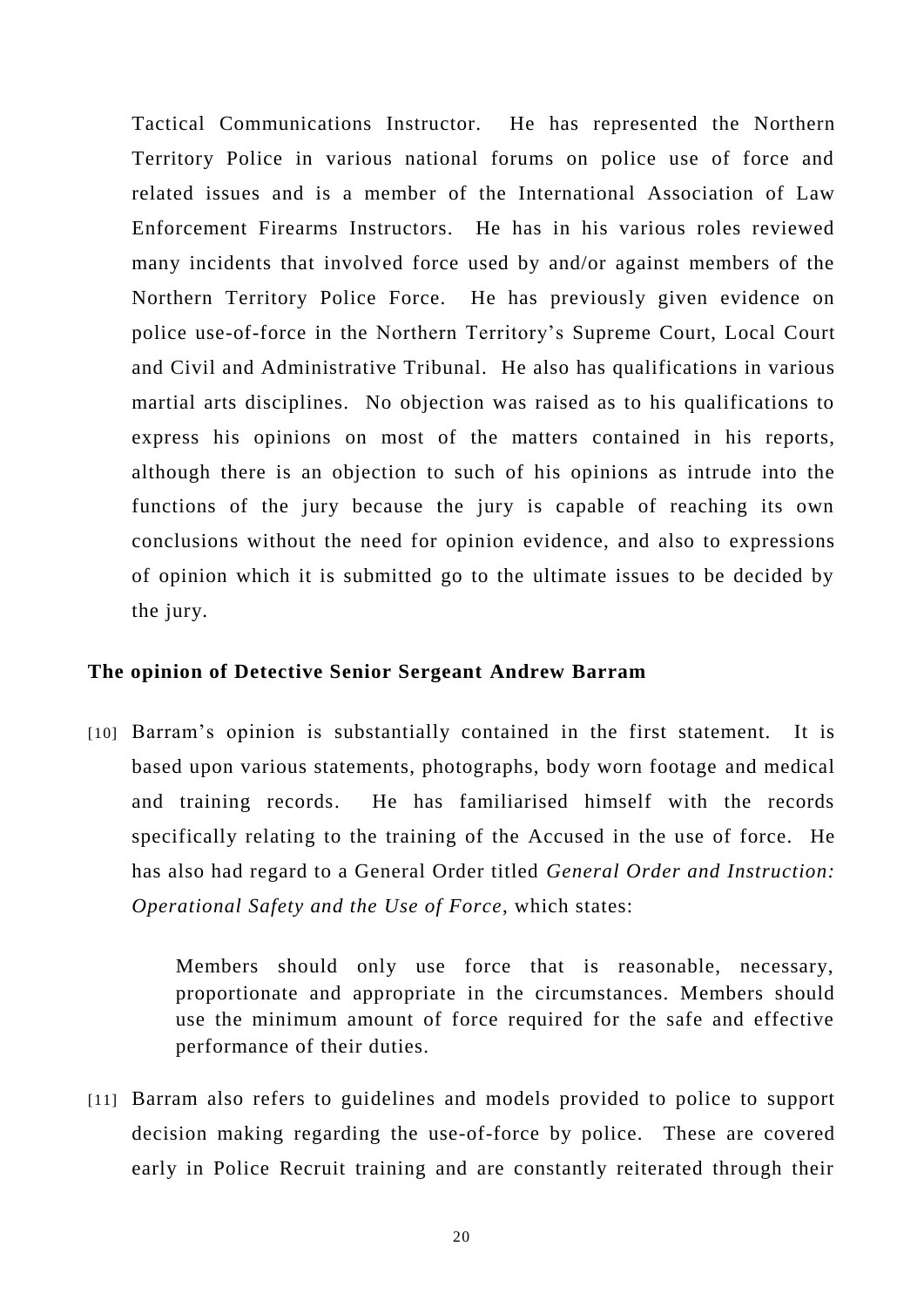months of training in the Police College. They are further reiterated as part of mandatory annual requalification training. Barram states that there are ten operational safety principles which relate to everything an officer does operationally, which are set out in a document referred to as the Facilitator Guide Defensive Tactics Session 1- *Defensive Tactics Model No NTP/100 Trainee Constable.* He also refers to a model for a planned response taught to police called the ICENCIRE Plan. In relation to the Defensive Tactics model, he refers to a chapter on Edged and Blunt Weapon awareness and states that under the model, scissors are an edged weapon. He refers to a number of drills in defensive tactics and firearms training involving responding to edged and other weapon attacks, including practicing versions of a police training exercise called the "Tueller Drill" to prepare officers for what to expect in a short-range edged weapon attack when the officer still has his or her firearm holstered. He then refers to what police are taught regarding the theory and proper handling of firearms, and the four safety rules which are reinforced by firearms instructors.

- [12] Barram further states that it is a requirement for police to maintain qualification in OSS disciplines annually. He referred to records maintained by the Police of the Accused's most recent firearm requalification and also to the exams completed by the Accused during his recruit training which Barram states indicate that the Accused achieved very high to perfect results showing a thorough understanding of all of the above concepts and procedures.
- [13] Barram then reviewed the facts leading up to the shooting of the Deceased. He notes that the Accused was compliant with the General Order relating to the minimum accoutrement carriage requirements and in particular that the Accused was equipped with a Glock pistol, spare magazine, handcuffs and a TASER. Barram also notes that the Accused was a member of a part-time "Immediate Response Team" (IRT), which is made up of General Duties and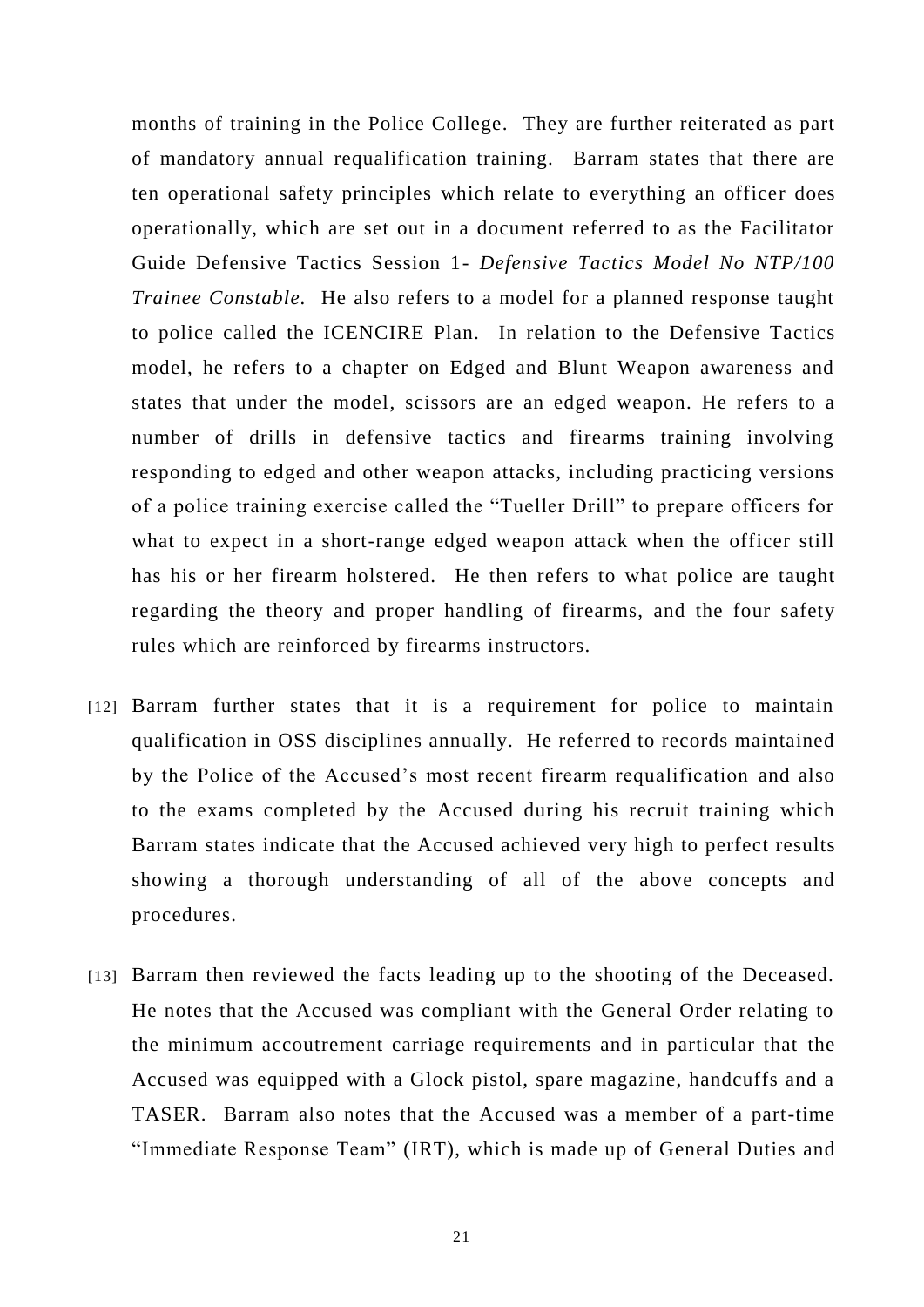other members of the Police Force who have received some additional tactical training which is carried out by the Territory Response Group (TRG), but there was no record available to him for this training.

[14] Barram notes that:<sup>4</sup>

Rolfe has not provided what his apprehensions and beliefs were at the time of firing the shots, and has exercised his right to silence. Therefore I am unable to consider these mental elements in coming to an opinion about the necessity and proportionality of the force used in this situation.

- [15] In the context of self-defence or defence of another, I take it that Barram acknowledges that he does not know what the circumstances were as the Accused perceived them when he fired his pistol: see s 43BD(2)(b) of the Code.
- [16] The ultimate conclusions of Barram are that "there is a scenario open in which the firing of [s]hot 1 was justified because in that moment it could have been perceived as reasonable, necessary, proportionate and appropriate in the circumstances. However, the subsequent firing of [s]hots 2 and 3 in rapid succession was not justified because it was not reasonable, necessary, proportionate and appropriate in the circumstances". <sup>5</sup> The opinions thus expressed are clearly referenced to the General Order set out in paragraph [10] above. I note that irrespective of whether or not Barram was entitled to express an opinion relating to the first shot, the Crown is not suggesting that the first shot was unlawful.
- [17] In coming to his conclusions, Barram referred to and relied upon what he called the  $DIAMO+P$  model.<sup>6</sup> He stated that although this acronym is no longer used, the wording of the model remains as an example taught to

-

**<sup>4</sup>** First statement, para 19.

**<sup>5</sup>** First statement, para 20.

**<sup>6</sup>** Ibid, paras 130-159.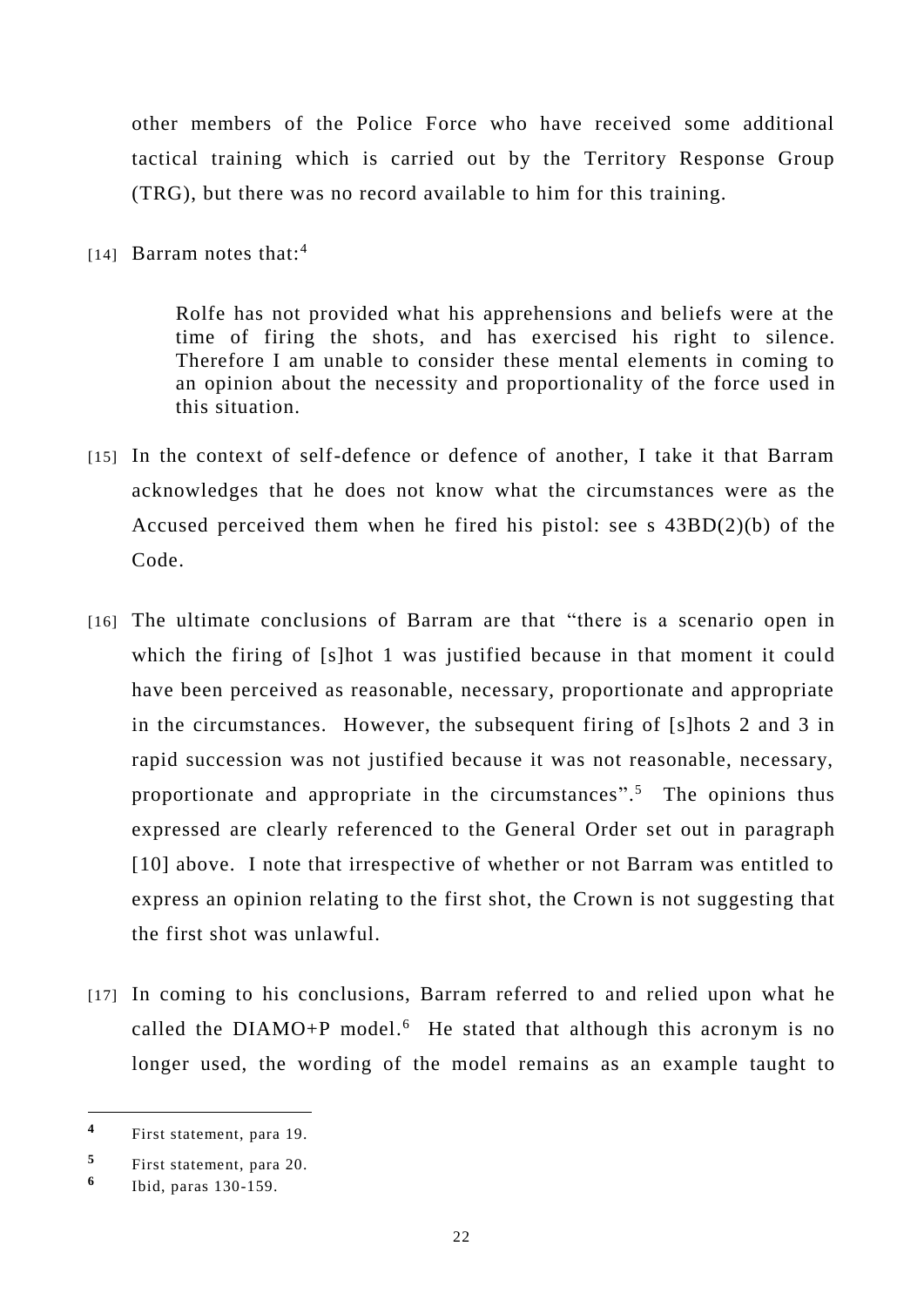recruits as a model for assessing the use of force in a potentially lethal situation, and that the structure of the model remains intact in the *Operational Safety-Session 2 – Incident Management Facilitator Guide*, which is taught to all police.<sup>7</sup> He explains that this model sums up the elements in considering whether the use of lethal force is justified and means:

**D** – Defence of life/serious harm – Are Police in a position of defending life or at risk of serious harm?

Does the threat presented have the:

- **I –** Intent to carry out their action (a threat made or implied)?
- **A –** Ability to carry out their intent?
- **M –** Means to carry out their action/threat?
- **O –** Opportunity to carry out the action/threat?
- **P –** Preclusion of all other options Is there no other option available to police to resolve the incident less forcefully?
- [18] In relation to shot 1, Barram's opinion is that each of the questions D to O should be answered 'Yes', and that the answer to question P was that there was no such option available. Barram based his opinion on the assumption that the Accused was acting in defence of Constable Eberl. However, in relation to shots 2 and 3, his opinion was that not all of the elements of the DIAMO+P model had been met because he concluded that the elements of ability, means, opportunity and preclusion had not been fully satisfied. His reasoning is that:
	- 1. When these shots were fired, Constable Eberl was not at immediate risk of serious harm or death because at that time the Deceased was already on the ground with Constable Eberl partially on top of the Deceased,

**<sup>7</sup>** Fourth statement, paras 9-12.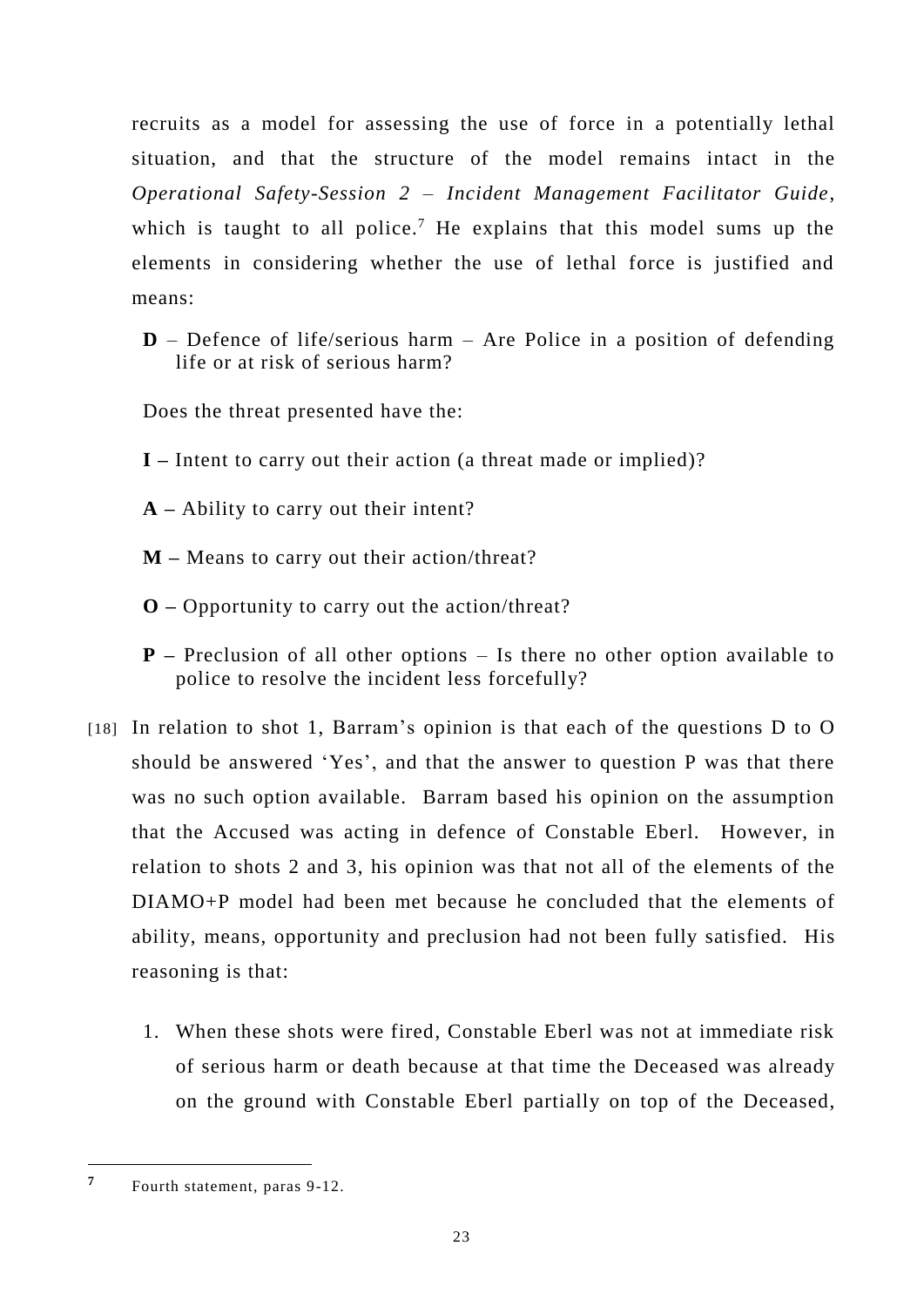with the Deceased in a headlock. The Deceased's right arm was pinned underneath him. He had the scissors still in his right hand. $8$ 

- 2. The Accused did not use any "dynamic verbal commands" or call on the Deceased to drop the weapon or surrender or give any warning that he was about to shoot. He did not say anything but fired two shots in rapid succession.<sup>9</sup>
- 3. Although police are trained to fire two shots in rapid succession into the body of a target, there was no need for it by this time as the circumstances had changed since shot 1 had been fired.<sup>10</sup>
- 4. The Accused had time to consider other options.<sup>11</sup> The Accused could have changed his position to obtain a better view and to make a better tactical assessment of what other options were available.<sup>12</sup> He could have moved into the Deceased's field of vision and called on him to drop the weapon and surrender.<sup>13</sup> He could have used his TASER.<sup>14</sup> He could have holstered his weapon without firing it and assisted Eberl to ground stabilise and handcuff the Deceased. 15

### **Other matters of opinion expressed by Barram**

[19] In addition to the above matters, Barram commented upon other events and circumstances which he did not rely upon in forming the opinions set out in paragraph [18] above. These were mostly objected to on the grounds of relevance. These comments and opinions included:

-

**<sup>8</sup>** First statement, paras 140, 145-147, 149 and 151-153.

**<sup>9</sup>** Ibid, para 141.

<sup>10</sup> Ibid, paras 142-144.<br>11 Ibid, para 148.

<sup>11</sup> Ibid, para 148.<br>12 Ibid, para 155

**<sup>12</sup>** Ibid, para 155.

**<sup>13</sup>** Ibid, para 156.

**<sup>14</sup>** Ibid, para 157.

**<sup>15</sup>** Ibid, para 158.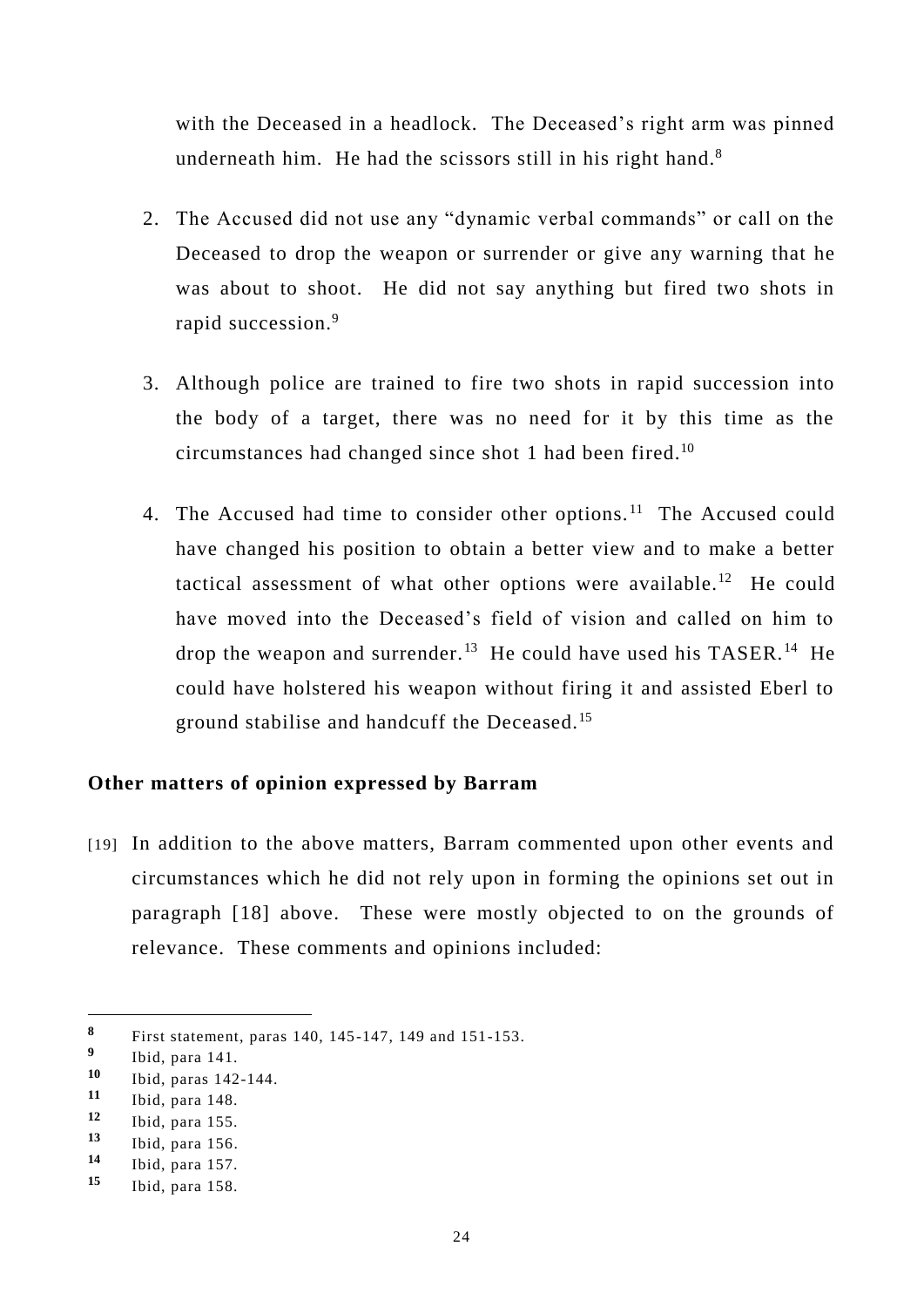1. Police are trained when using a firearm not to fire warning shots and to aim at the "centre of seen mass" of the target, i.e. the centre of the torso as the aiming point.<sup>16</sup> This is not objected to.

2. Following information that the Deceased may be at Warlpiri Camp in Alice Springs on Thursday, 7 November 2019, and after the Accused had seen the body worn video worn by police officers Hand and Smith who were involved in an incident at Yuendumu where the Deceased had produced a hatchet on 6 November, a briefing was conducted and a plan formulated to identify the house at the Camp in Alice Springs where it was believed that the Deceased would be located. The plan involved cordoning off the house then knocking on the door to facilitate the Deceased's arrest by calling him out of the house. The Accused took part in this operation. When the plan was actioned, there was no response to the door knocks. Following that, it was decided that the police did not have sufficient grounds to force entry inside the house and the cordon was disbanded. This was significant because the Accused was involved in this operation which was a good example of the ICENCIRE plan and the 10 Operational Safety Principles, and did not contradict the use of force philosophy, in contrast with what occurred at Yuendumu where the ICENCIRE plan was poorly applied, the 10 Operational Safety Principles were ignored, entry was made without a lawful basis and someone was shot and died shortly thereafter. This contradicts the use of force philosophy.<sup>17</sup> No specific objection was taken to this opinion in relation to the operation at Alice Springs, although objection is taken to a plan later alleged to have been formulated by Sergeant Julie Frost (Frost).

**<sup>16</sup>** Ibid, paras 30-37, 39.

**<sup>17</sup>** Ibid, paras 58-63.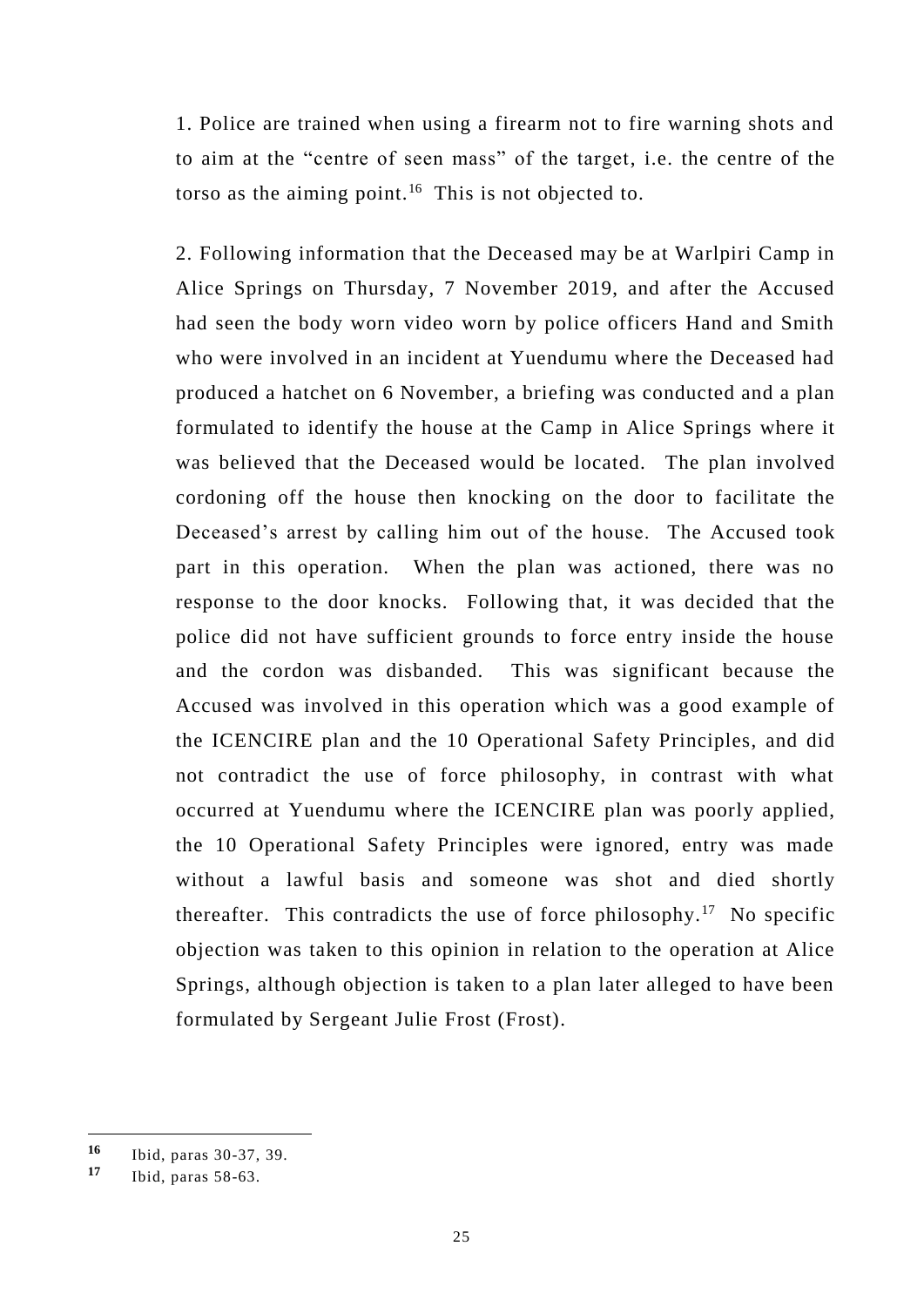3. On Saturday, 9 November 2019, after arriving in Yuendumu, Frost conducted a briefing at about 7pm, at which the Accused and Eberl were present and where a plan was discussed. The plan was that the IRT members would conduct high visibility patrols during the evening, obtain intelligence relating to the Deceased's whereabouts and attempt to arrest him around 5am the next morning. Frost also said words to the effect that "of course, if you come across Walker then arrest him". No plan was developed to cover this scenario, which was a probable outcome in a community the size of Yuendumu.<sup>18</sup>

4. That evening, the Accused and Constable Kirstenfeld (another IRT member present at the earlier briefing and at the Warlpiri Camp operation) decided to conduct a "forced entry search" of House 577, which was contrary to the 10 Operational Safety Principles.<sup>19</sup> During the search, the Accused had his hand on his firearm and the holster had been disengaged with two out of the three retention mechanisms disengaged and ready for a fast deployment. The forced entry was not reasonable or necessary and a departure from police training and practice. The Accused having his hand on his firearm with the holster disengaged was a disproportionate use of force and not appropriate to the circumstances given that it was known that there were young children in the house.<sup>20</sup>

5. Subsequently, at about 7:20pm, following information as to the Deceased's possible whereabouts, the Accused and Eberl entered House 511 in order to clear it. In doing so, they put themselves in danger which they should have realized. They conducted a "forced entry" search" which should only be used as a last resort, and this was not a last resort. This precipitated the confrontation with the Deceased

-

**<sup>18</sup>** Ibid, para 68.

**<sup>19</sup>** Ibid, paras 71 and 74.

**<sup>20</sup>** Ibid, paras 72-74.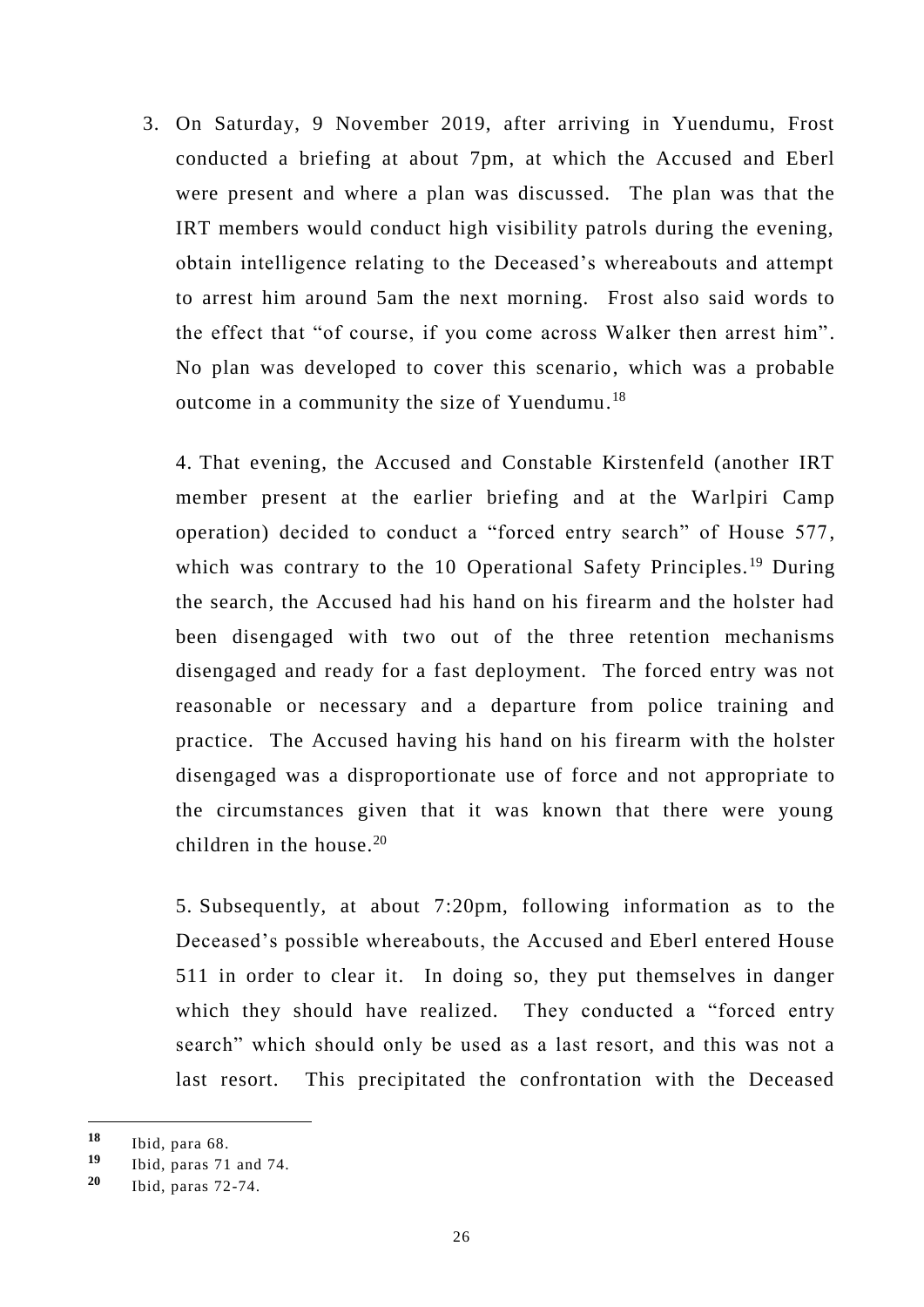which could have been avoided if they had followed standard police procedure of "cordon and contain". Little or no regard was paid to the requirement of "safety first". Little, if any, assessment was made of the risk of entering precipitating a confrontation.<sup>21</sup> This evidence is objected to on the grounds of relevance. Some of this evidence is no longer being pressed by the Crown viz paragraphs 86 and 88.

6. There was poor communication between the members to ensure that other members would be in a position to form an effective cordon. It is unclear who was in charge of the IRT members, and there appears to have been no effective command and control being exercised by any of them. 22

7. The IRT members departed significantly from the plan developed by Frost to arrest the Deceased at 5:00am the next morning following patrols to locate his whereabouts, because the IRT members began searching for the Deceased immediately after leaving the police station. 23

8. There was no plan or discussion undertaken prior to entering House 511, contrary to their training. If they had properly considered their approach, they should have realised that if they entered House 511, they did not have many options open to them which may have informed their decision to enter the house. $^{24}$ 

-

**<sup>21</sup>** Ibid, paras 83–94.

**<sup>22</sup>** Ibid, para 95.

**<sup>23</sup>** Ibid, para 96.

**<sup>24</sup>** Ibid, paras 97-99.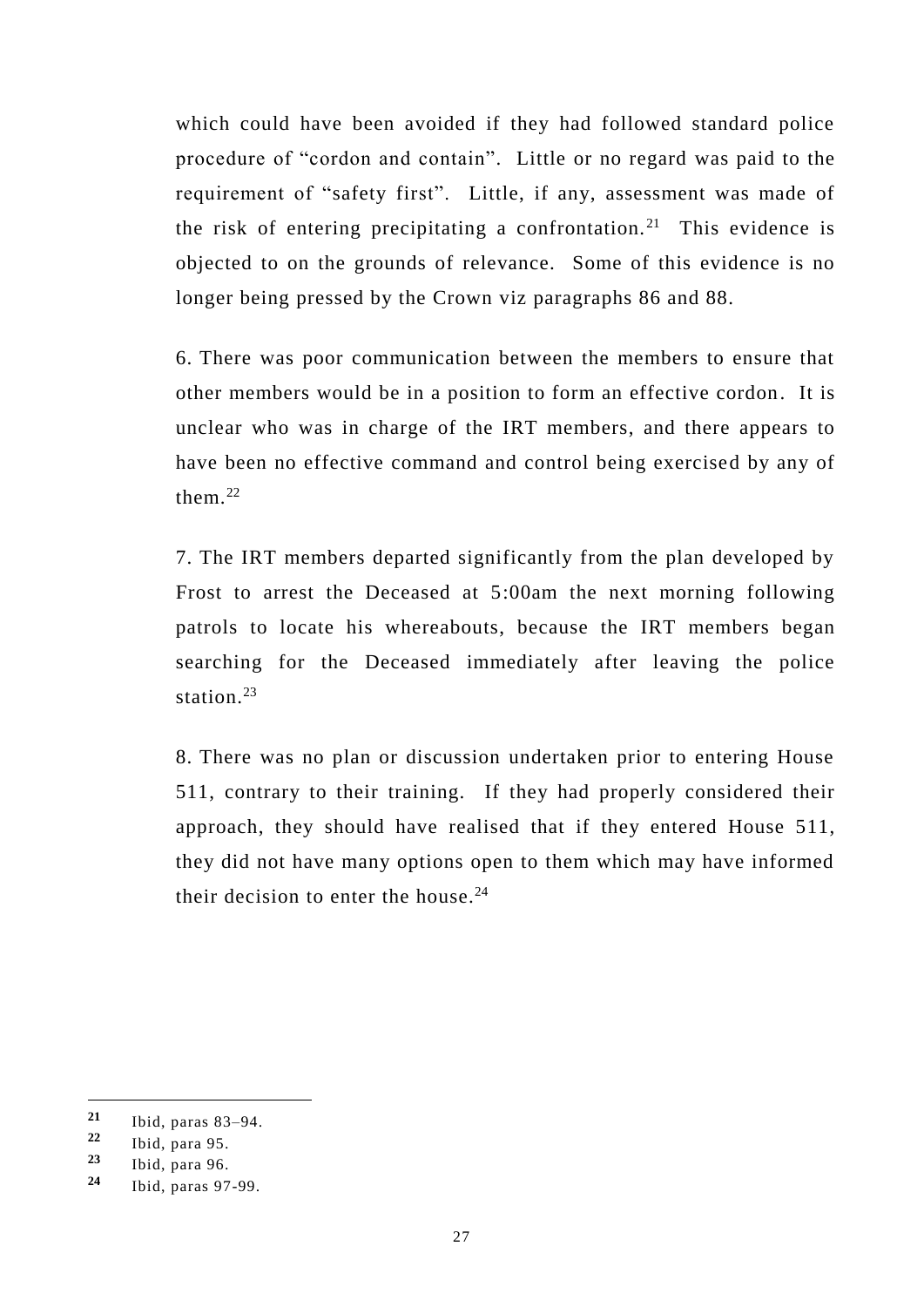9. This was not an emergency situation that required immediate search and entry, and there were no circumstances which made it impractical to adopt a 'cordon and contain' approach to the situation.<sup>25</sup>

10. No steps were taken to avoid a confrontation, and the decision to enter House 511 precipitated the confrontation. <sup>26</sup> This is objected to on the ground of relevance.

11. There were also other criticisms of the Accused's conduct, such as not calling for other resources, including deploying a General Purpose Dog which was available, or utilising someone as a negotiator. The Accused and Eberl were chasing a quick result rather than utilising more time to arrange a planned response.<sup>27</sup> Entering the house was not a reasonable tactic at the time because they could have knocked on the door and asked the person they saw to come and talk to them, and if he refused, closed the door and contained him inside, and then employed the ICENCIRE plan to attempt to negotiate a peaceful resolution.<sup>28</sup>

12. Neither the Accused nor Eberl noticed that the Deceased had his right hand in his pants pocket, possibly holding a weapon. Usual practice would be to ask the person to take his hands out of his pockets before closing the distance with the person.<sup>29</sup>

13. Once the police had identified the Deceased, no effort was made to relay this information to other police, which is poor practice and contrary to training. 30

**<sup>25</sup>** Ibid, para 100.

**<sup>26</sup>** Ibid, para 101.

**<sup>27</sup>** Ibid, para 105.

**<sup>28</sup>** Ibid, paras 106 and 115.

**<sup>29</sup>** Ibid, paras 107, 110 and 111.

**<sup>30</sup>** Ibid, para 109.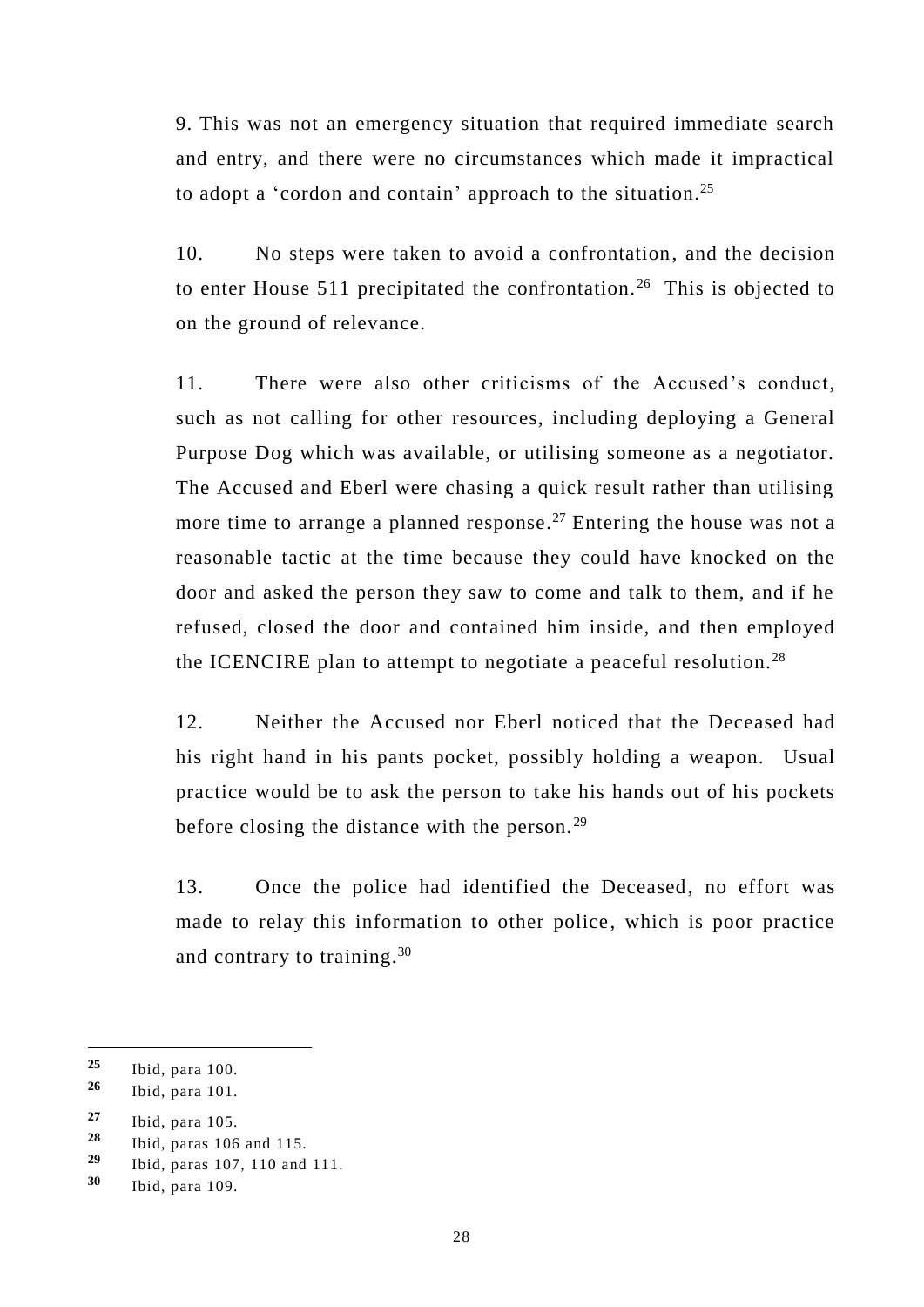14. Neither Eberl nor the Accused told the Deceased that he was under arrest, contrary to normal police practice.<sup>31</sup>

15. The Accused did not ensure that he had effective control of the Deceased. Had the Accused and Eberl followed their training they should have closed in rapidly and firmly, and taken control of one arm each so that an arrest could be made without further incident.<sup>32</sup>

16. The Accused and Eberl could have used another tactical option, such as baton, OC spray or TASER.<sup>33</sup>

17. Once the Accused had been stabbed, he should have yelled "Knife, knife knife!" which would most probably have prompted Eberl to disengage from the wrestle with Walker, thus removing the immediate danger. $34$ 

18. No warning was given to the Deceased that the Accused was about to shoot, and there was no call on the Deceased to surrender before the first shot was fired. It is uncertain whether the Deceased would have complied even if this had happened, given his previous behaviour.<sup>35</sup>

#### **The Defence Objections**

[20] The starting point is to consider whether any, and if so what, opinions expressed by Barram are relevant. In considering relevance, it is important to identify what the issue or issues are that the opinion evidence proves or

**<sup>31</sup>** Ibid, para 112.

**<sup>32</sup>** Ibid, paras 113-114.

**<sup>33</sup>** Ibid, para 116 and 121.

**<sup>34</sup>** Ibid, para 121.

**<sup>35</sup>** Ibid, para 127.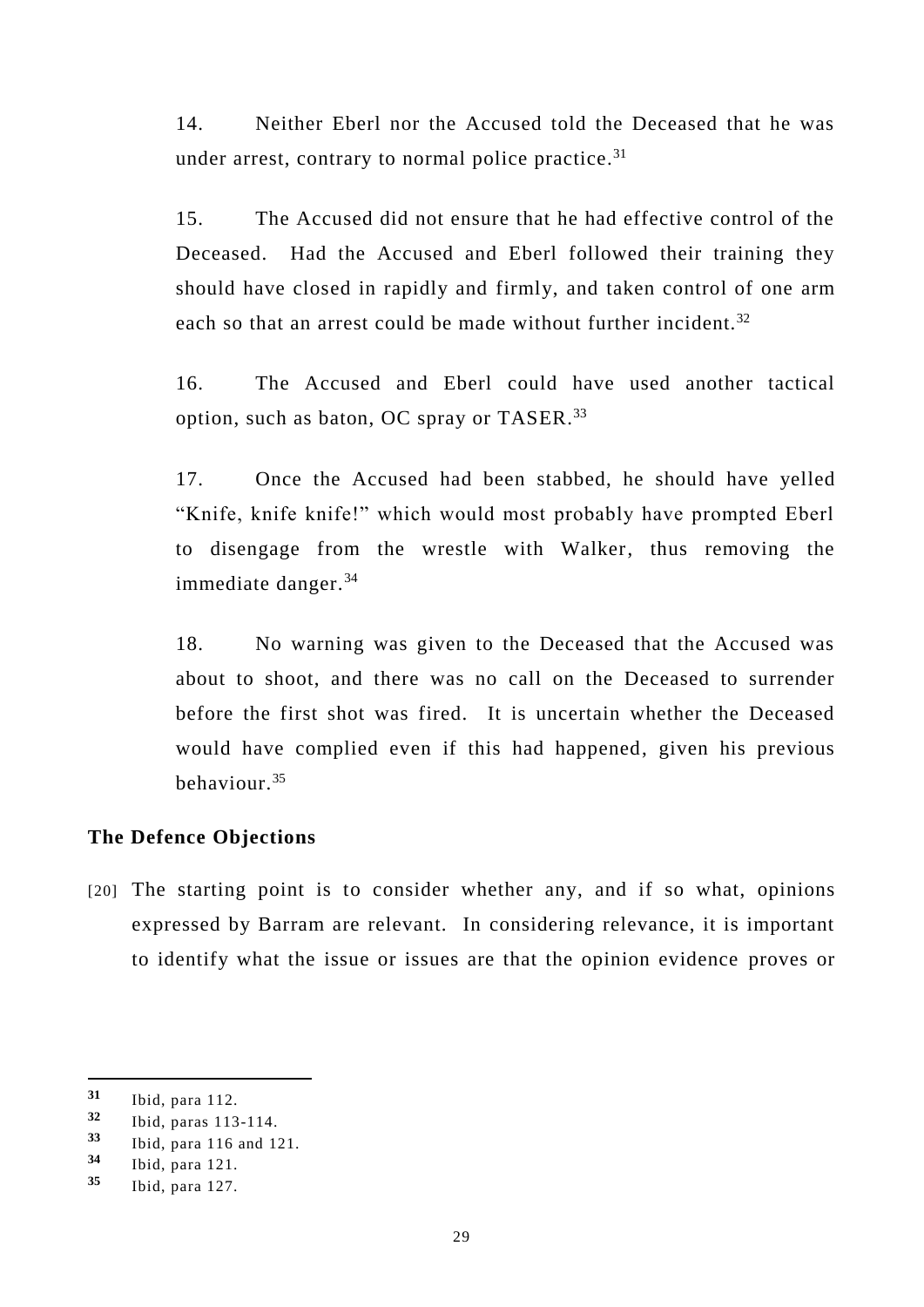assists in proving.<sup>36</sup> In this respect it is to be observed that Barram himself states:<sup>37</sup>

I have been asked … to review the police tactics and provide an opinion on the force used in an incident that occurred in the Yuendumu Community, Northern Territory on Saturday 9 November 2019, which resulted in Constable Zachary ROLFE shooting Mr Arnold WALKER, and WALKER'S subsequent death due to injuries received. I have also been asked to review some of the events that led up to this incident from an incident management perspective, with reference to NT Police policy and training relating to use of force, operational safety and tactics.

In this respect there is much in Barram's proposed evidence that is not relevant to the opinion that he ultimately gives as to whether or not the use of force by the Accused in firing the second and third shots was justified, for the simple reason that he does not rely upon it in coming to his conclusions about the second and third shots. I refer, in particular, to the matters that are referred to in paragraph [19] above, with the exception of items 1, 14, 15, 16, 17 and 18.

[21] The second point is that Barram expressed no opinion on whether or not the second and third shots were justified in law. His opinion on that subject matter is limited to whether or not those shots complied with Police General Orders and the Accused's training as a Constable in the Northern Territory Police Force. In that respect, his opinion does not go to the ultimate issue which the jury will have to consider in terms of s 43BD of the Code. The question is whether the opinions that he expresses assist in proving that the Accused was not acting in defence of Eberl in circumstances where his conduct was not a reasonable response in the circumstances as the Accused perceived them. I use the words "assist in proving" because, as I have already mentioned, Barram does not purport to directly answer that question.

-

**<sup>36</sup>** *Dasreef Pty Ltd v Hawchar* [2011] HCA 21; 243 CLR 588 at [31]; *Honeysett v The Queen* [2014] HCA 29; 253 CLR 122 at [25].

**<sup>37</sup>** First statement, para 13.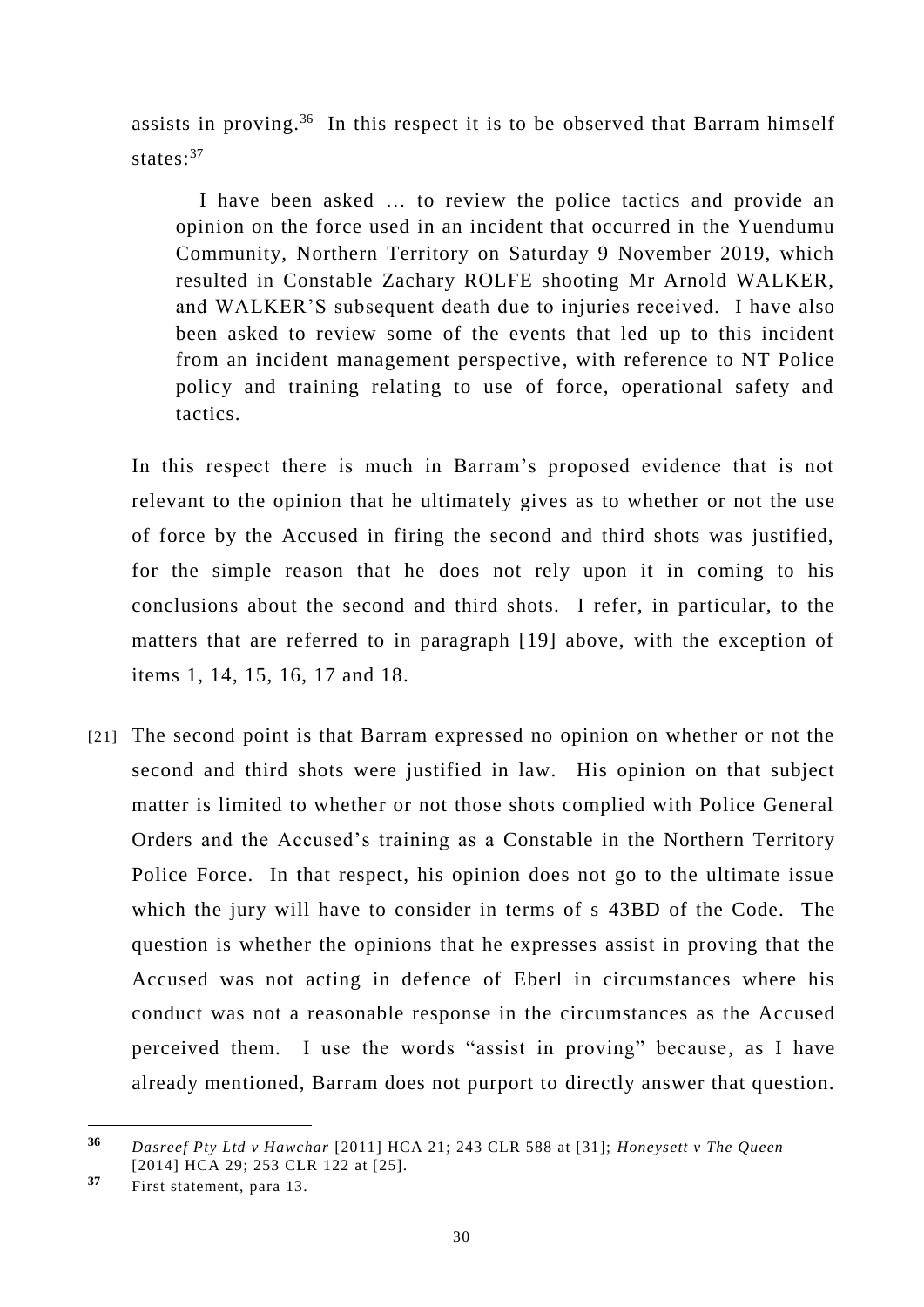Alternatively, the evidence needs to be considered as to whether it is relevant to proving that the Accused's response was not an objectively reasonable one. Also, his evidence needs to be considered as to whether it is relevant to whether or not the Accused was acting in accordance with his powers and functions under the PAA.

- [22] So far as Barram's opinion goes as to whether or not the second and third shots complied with Police General Orders and his training as a Constable are concerned, objection is taken to certain paragraphs in the first statement. The objections taken are that the opinions expressed are "an inadmissible attempt to resolve the ultimate issue to be considered by the jury"; that the opinions are irrelevant, and that they are not wholly or substantially based on the expert's specialised knowledge. So far as the objection relates to the "ultimate issue", the opinions do not go to the ultimate issue for the reasons expressed above. If they go to the ultimate conclusions reached by Barram on the question he has sought to answer, the question then is whether they are relevant. Section 80 of ENULA provides that evidence of an opinion is not inadmissible only because it is about a fact in issue or an ultimate issue or a matter of common knowledge. If the fact in issue is whether or not his conduct was not justified because he did not comply with the General Orders or his training, that is a different question which raises other considerations.
- [23] I will now deal with the various paragraphs in the first statement which are objected to. These are dealt with seriatim below.
- [24] **Paragraph 13:** This is referred to in paragraph [20] above. It is not inadmissible. It shows what his opinions are intended to be about.
- [25] **Paragraph 20:** This is a summary of his opinions relating to shots 1, 2 and 3. I am concerned that the opinion relating to shots 2 and 3 is potentially misleading because it is expressed in terms using the words "not justified because it was not reasonable, necessary, proportionate and appropriate in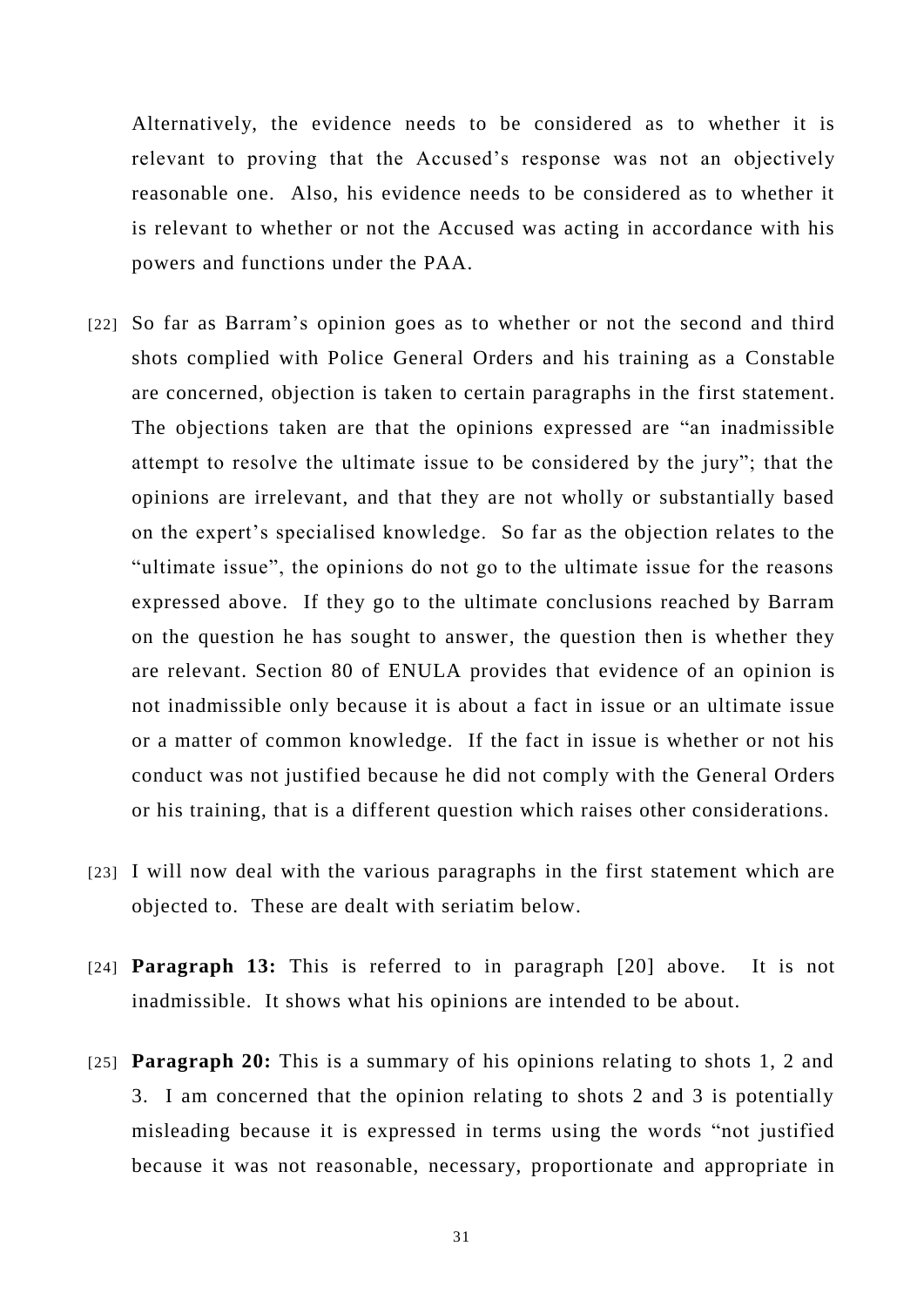the circumstances", which harks back to the words in bold below in the General Order relating to the Operational Safety and Use of Force, (Annexure A to the Barram report of 13 March 2021), the text of which is not directly referred to in the report. Annexure A refers to the following:

# **The following principles underpin this General Order:**

- The authority to use force is derived from the law. Individual members are accountable and responsible for their use of force and must be able to justify their actions at law.
- **Members should only use force that is reasonable, necessary, proportionate and appropriate to the circumstances.** Members should use the minimum amount of force required for the safe and effective performance of their duties.
- Force should only be employed in a manner consistent with the provision of the *Criminal Code Act* or any other legislation empowering members to use force.
- Improper use of force undermines the legitimacy of police, erodes public confidence and respect for police.
- Governance structures be maintained to report, record, monitor and evaluate the use of force to improve public and police safety.
- The success of an operation will be primarily judged to the extent to which use of force is avoided or minimized.
- [26] The words in bold reflect earlier iterations of the defence of self-defence or defence of another which no longer represent the law. For example, the original *Criminal Code*, as passed in 1983, provided that force that will or is likely to kill or cause grievous harm is justified provided that it is not unnecessary force where the nature of the assault being defended is such as to cause the person using the force reasonable apprehension that death or grievous harm will result.<sup>38</sup> The opinion, expressed in this way, is apt to

**<sup>38</sup>** *Criminal Code Act 1983* (NT) s 28(f). See also the common law as then expressed in *Viro v The Queen* (1977) 141 CLR 88 (subsequently overruled in *Zecevic v The DPP* (1987) 162 CLR 645).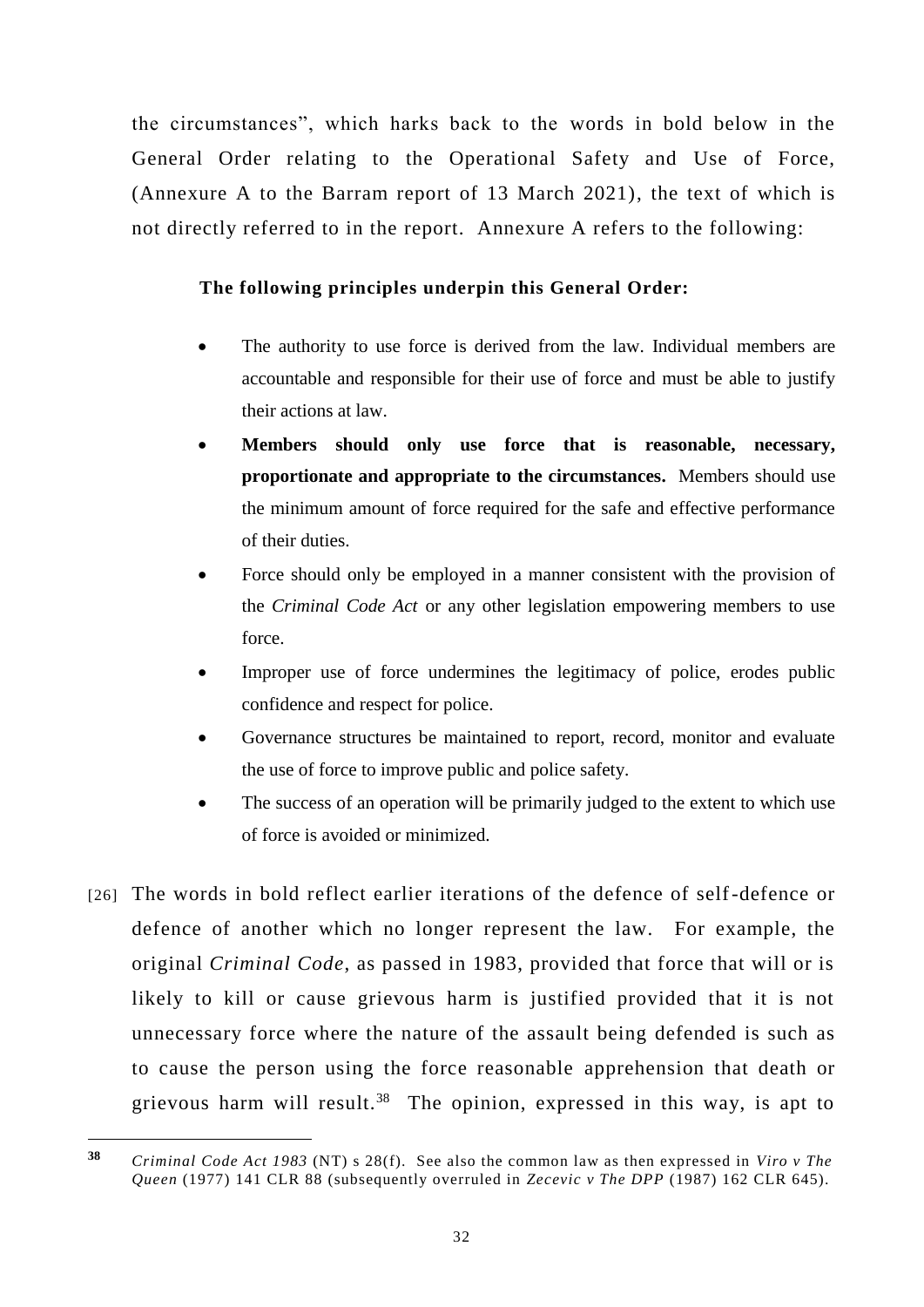mislead, because it is not clear from Barram's report that he is referring to this general principle, and in any event, the wording of the general princi ple does not reflect the present law. Although I consider that Barram has the expertise to make the opinion expressed in these terms, and although they do not go to the ultimate issue, even if they do go to a fact in issue, they should be excluded in the exercise of my discretion under s 135 of ENULA because they are misleading, and I doubt if any instruction to the jury would be effective. However, I consider that Barram should be permitted to give evidence that the conduct was not in accordance with the Accused's training and not in accordance with the *Operational Safety-Session 2 Incident Management Facilitator Safety Guide* or DIAMO+P model. He should also be able to give evidence that the firing of the second and third shots was not necessary and unreasonable in his opinion. Although this expresses an ultimate conclusion about whether or not the Accused's conduct was objectively reasonable, s 80 of ENULA does not make that opinion inadmissible only because of that.

- [27] **Paragraph 74:** This paragraph refers to the decision to enter and search House 577 and the use he made of his pistol holster in partially disengaging it, and is not relevant to his ultimate conclusion. However, the Crown wishes to rely upon it for another purpose. Subject to whether it is admissible for another purpose, this paragraph is irrelevant.
- [28] **Paragraph 83:** This refers to the decision to enter and clear House 511, in which Barram discusses the risks associated with that decision. That paragraph is not relevant to his ultimate conclusion. However, the Crown wishes to rely upon it for another purpose. Subject to whether it is admissible for another purpose, this paragraph is irrelevant.
- [29] **Paragraphs 84-90:** These paragraphs relate to whether or not the Accused had entered House 511 lawfully. Paragraph 84 is not relevant to his opinion and is not admissible. It is further inadmissible in expressing an opinion on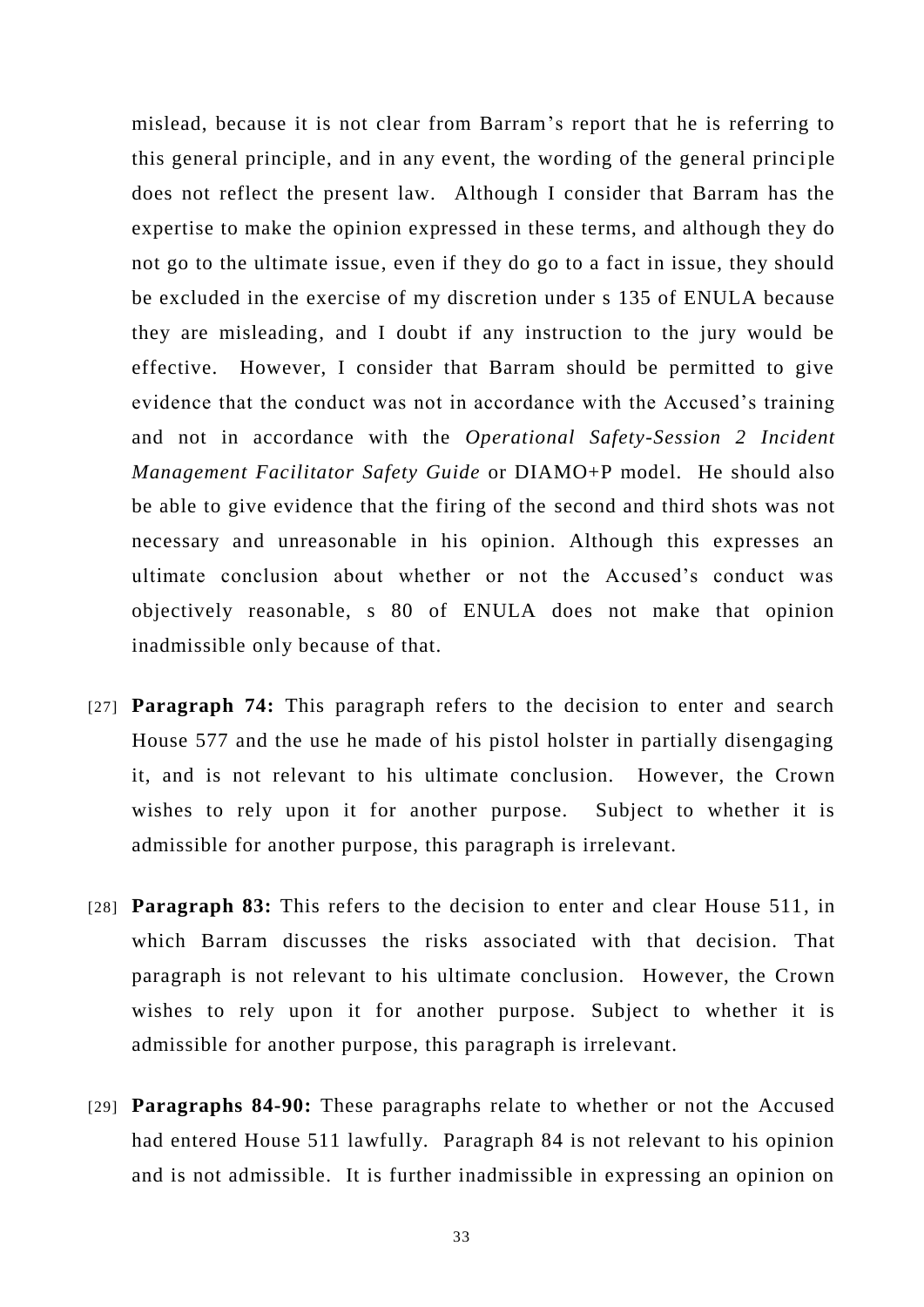a matter of law which is not relevant and for which Barram is not an expert. Paragraphs 86 and 88 are no longer pressed by the Crown. Paragraph 87 also is an opinion on the law and not within Barram's expertise, and is irrelevant to his ultimate conclusion. Paragraphs 89 to 90 are also irrelevant and inadmissible for the same reasons. They are not admissible for another purpose.

- [30] **Paragraphs 92-114:** Paragraphs 92 to 105 are not relied upon by Barram to reach his ultimate conclusions and are irrelevant, except for paragraph 108. The Crown seeks to rely upon each of these paragraphs, which relate to the 10 Operational Safety Principles, for another purpose. Paragraph 106 relates to the reasonableness of entering House 511. Paragraph 107 relates to the failure to notice that the Deceased had his hands in his pockets when they entered the House. Paragraph 108 relates to the facts relating to Eberl establishing the Deceased's identity and is relevant. Paragraph 109 relates to the lack of communication and coordination between team members, the lack of effective leadership or a plan of action. Paragraph 110 relates to closing the distance between the Accused and the Deceased without obtaining any kind of subject control. Paragraph 111 is a summary of some of the previous matters of poor practice not reflective of police training. Paragraph 112 relates to a failure to tell the Deceased that he was under arrest. Paragraphs 113-114 relate to what is called the RISC Principle for the application of Defensive Tactics and criticises the Accused and Eberl for not closing in on the Deceased rapidly and taking effective control of one arm each. The Crown intends to rely on these paragraphs for another purpose.
- [31] **Paragraph 115**, which relates to "Tactical Disengagement" was not relied upon by Barram and is irrelevant. The Crown seeks to rely on this paragraph for another purpose.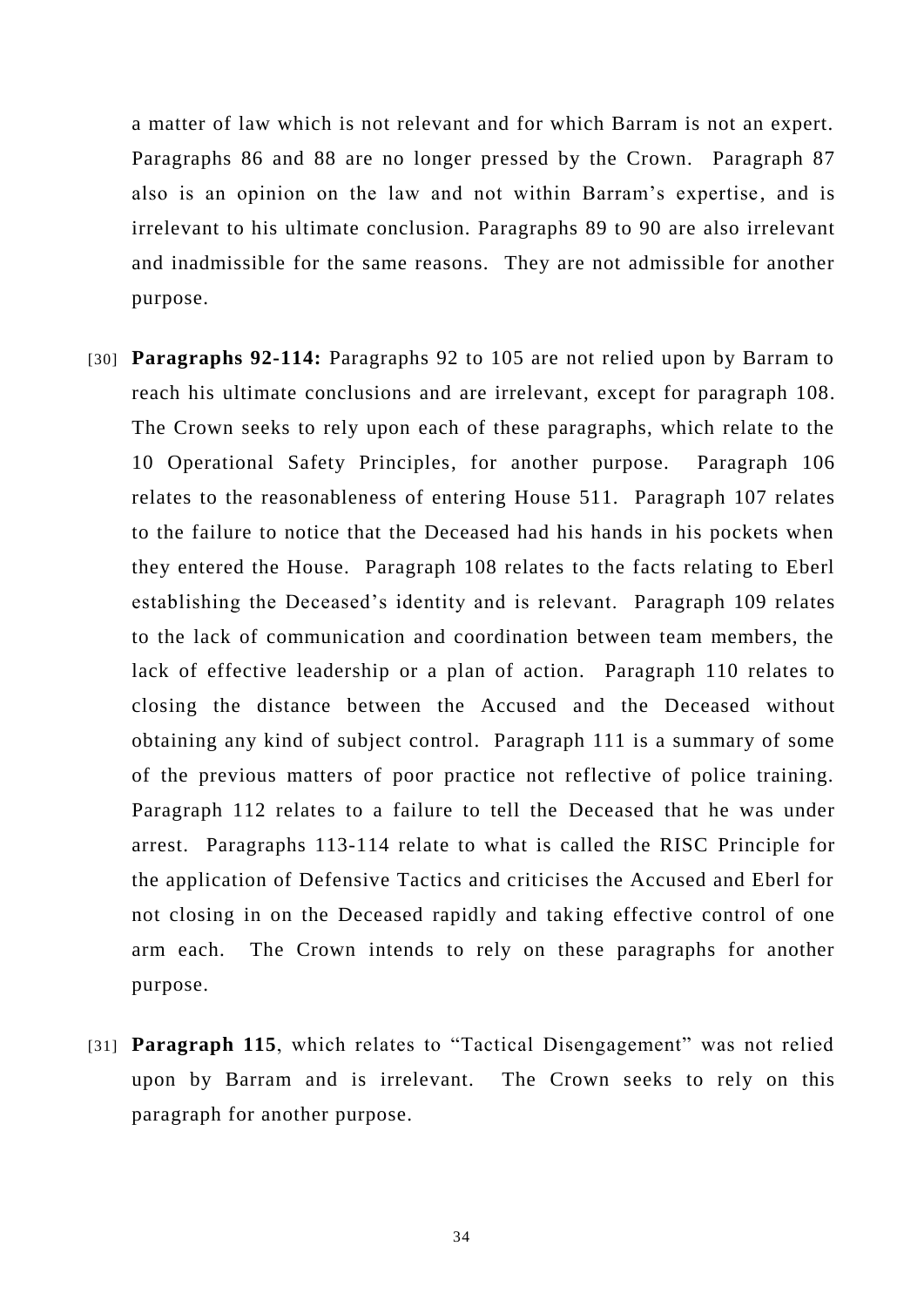- [32] **Paragraph 116** relates to other tactical options available once the Deceased resisted arrest, and is relevant.
- [33] **Paragraphs 117-120** are relevant to Barram's opinion and are admissible.
- [34] **Paragraph 121** relates to a failure to call "Knife, knife, knife!", which is not relied upon by Barram in reaching his opinion. The Crown seeks to rely upon it for another purpose.
- [35] **Paragraph 122** refers to the facts immediately before the Accused drew his firearm, and is relevant.
- [36] **Paragraph 123** asserts that the Accused had other options open to him instead of firing his weapon, and is relevant.
- [37] **Paragraphs 124 and 125** set out facts which are relevant.
- [38] **Paragraphs 126 and 127** relate to the Accused's failure to use any dynamic verbal commands or warnings, and are not relevant to Barram's ultimate opinion. The Crown contends that they are relevant for another purpose.
- [39] Counsel for the Accused has withdrawn his objection to **paragraphs 128 to 137**, although he submitted that the opinion was not admissible because it was not relevant. These paragraphs relate to Barram's opinion that the firing of the first shot complied fully with the DIAMO+P Model and was therefore justified. In my opinion these paragraphs are relevant because, although the Crown case is that firing the first shot was not unlawful, the circumstances of the first shot need to be considered in contrasting the circumstances of that shot with the second and third shots.
- [40] **Paragraph 138** recites some facts which followed immediately after the first shot was fired, which are clearly relevant.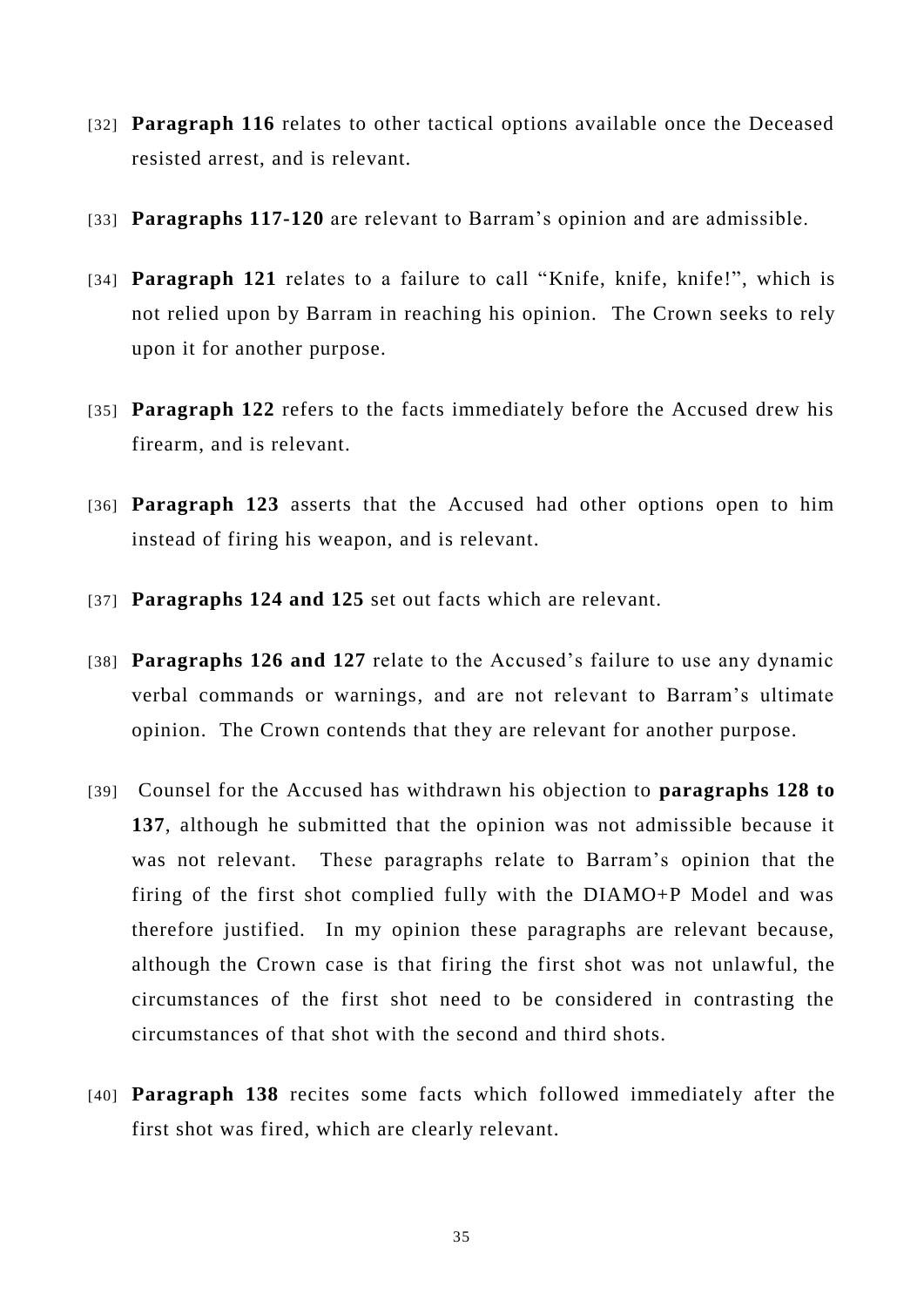- [41] **Paragraph 139**, which deals with "ground stabilisation" is no longer objected to and is clearly relevant.
- [42] **Paragraphs 140 and 141** relate to facts relied upon by Barram to reach his conclusions. They are relevant.
- [43] **Paragraphs 142 and 143** relate to the practice of "double tapping" and the need to keep firing until a threat has ceased. They are no longer objected to and are clearly relevant.
- [44] **Paragraphs 144-160** are a combination of facts relied upon to form Barram's ultimate opinion and the reasons for that opinion. They are clearly relevant.
- [45] **Paragraph 161** is a summary of the conclusions that Barram has reached. The first dot point is not relevant because it deals with the entry and search of House 577, and is not relevant to his conclusion about whether the second and third shots were reasonable. The second dot point deals with the entry and search of House 511 and is similarly irrelevant to his conclusions about the firing of the second and third shots. The third dot point summarises his conclusions about the first shot and is relevant for the reasons already discussed. For the reasons given previously in paragraph 26 above, the way this conclusion is expressed is misleading and will not be admitted in that form. However, Barram is entitled to express the opinion that the firing of the first shot was in accordance with police training and with the DIAMO+P Model, and that the firing of this shot was not unreasonable and unnecessary. The fourth dot point is relevant subject to what I have said in paragraph 26 above. I will deal further as to its relevance later.
- [46] Barram's second statement deals with the Accused's TASER and whether it was in working order on 9 November 2021. It is not objected to and is clearly relevant.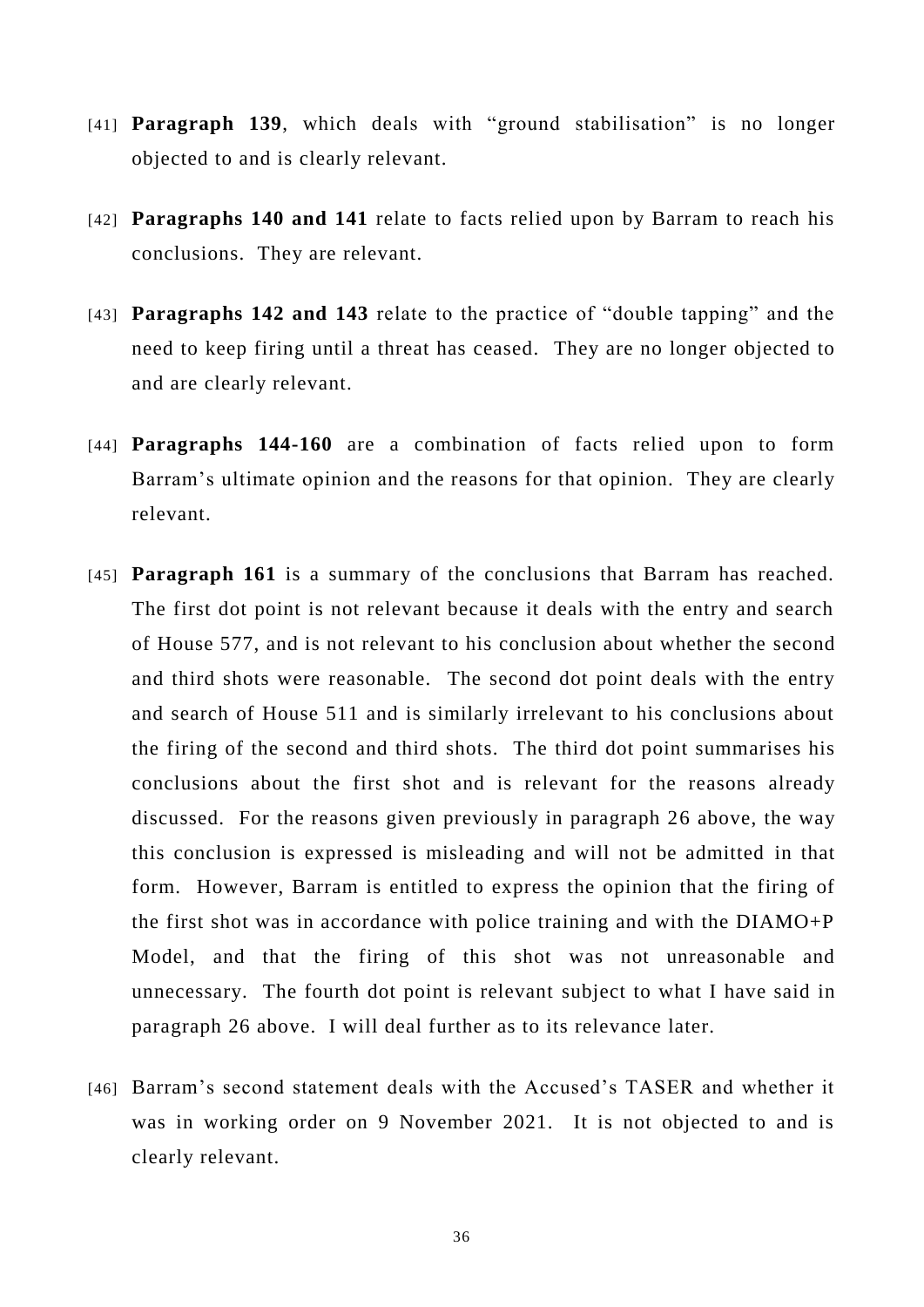- [47] Objection is taken to the proposed evidence from Barram in his third statement. The purpose of this evidence is to show that the Accused had disengaged two of the three levels of retention security features on the holster which made the firearm less secure when he moved through House 577. His opinion is that this is an indication that the Accused was anticipating and preparing to draw the firearm; a departure from police practice, training and procedure. This evidence is not relevant to Barram's opinion as to whether or not the Accused had complied with the DIAMO+P model at the time of firing the second and third shots and is not admissible on that ground. The Crown intends to rely on this evidence for another purpose, which I will deal with later.
- [48] No objection is taken to Barram's fourth statement, which expands upon the DIAMO+P model which he used to analyse the conclusions he reached about whether or not the Accused followed his training, etc. The evidence will be admitted.

### **Alternative basis of admissibility**

[49] There is no doubt in my opinion that the Accused's police training and experience is admissible and relevant in this case to the Accused's state of mind both leading up to and at the time of firing the second and third shots and the reasonableness of the Accused's response. Hiley J reached a similar opinion in *R v Sayson*<sup>39</sup> concerning the admissibility of Barram's evidence in that case. Although, the facts and circumstances of that case are very different, and precisely what Barram's opinion in fact was is not entirely evident from a reading of that judgment, it is illustrative of the relevance of that kind of evidence and how it may be used. Counsel for the Crown referred me to *R v Castanenda (No.3*), <sup>40</sup> but that case was concerned with the history of a relationship between the Accused and the victim, and also with

**<sup>39</sup>** [2016] NTSC 60, especially at [26]-[27] and [29].

**<sup>40</sup>** [2015] NSWSC 1104 at [28]-[36].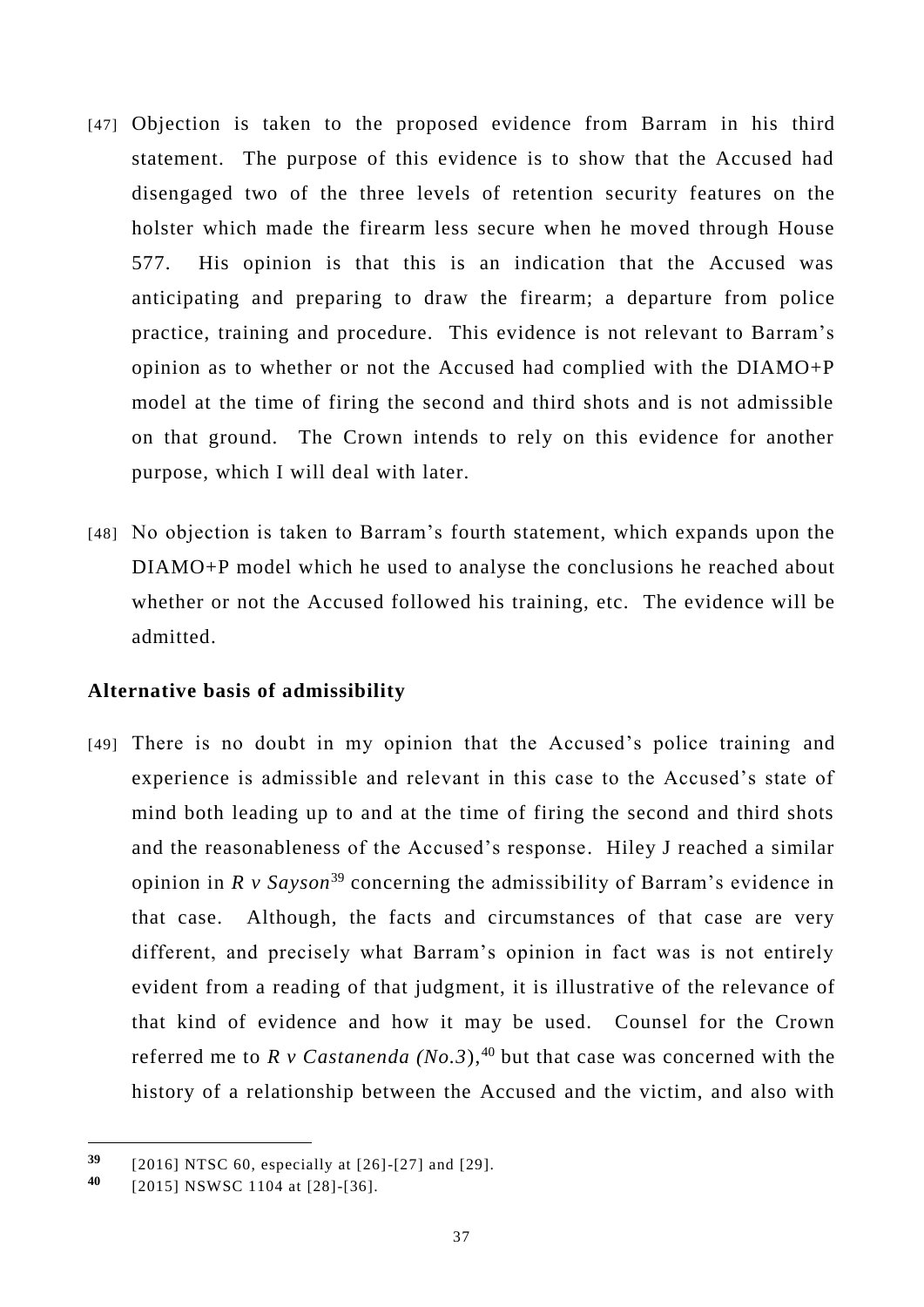the admissibility of that history as tendency evidence , which has no bearing on this case. I agree, however, that the objective component in s 48BD and the second limb of s 208E of the Code will involve the jury's assessment of the response of the Accused to the circumstances of the Deceased resisting arrest with an edged weapon, and it is open to the jury to consider his conduct generally in deciding upon the reasonableness of his response when he fired the second and third shots. It would be relevant also to consider that the Accused's conduct up to the time of entry into House 511 was not criticised by any of the other officers involved who conducted themselves in the same way as the Accused did. Were these officers, including the Accused, deliberately ignoring their training, and if so, why? Did this not show a reckless or a negligent disregard for the safety of the Deceased, as well as for their own safety? Is it not open to infer, on one view of the evidence, that there is a prima facie case that the Accused had decided to fire his weapon if the Deceased threatened him or Eberl with a weapon as his *only* response, even if another response was reasonably open to him? Is not the history of the Deceased's use of the axe when Constables Hand and Smith attempted to arrest the Deceased on 6 November 2019, his knowledge of those circumstances and his criticisms of their response , indicative of his state of mind to throw caution and his training to the winds should he find the Deceased and attempt to arrest him? Counsel for the Crown submitted that inferences can be drawn from this evidence in the same way as inferences are usually drawn from circumstantial evidence. Counsel for the Accused submitted that this was nonsense and mere speculation. I do not agree. I think the submission of counsel for the Crown is correct. The evidence which comes from Barram's statements as to the Accused's conduct that day, and whether or not he complied with his training before and at the time of the firing of the second and third shots, is relied upon as circumstantial evidence to draw the inference that the Accused's state of mind was such that the circumstances as he actually perceived them did not warrant the response of firing the second and third shots because that was an

38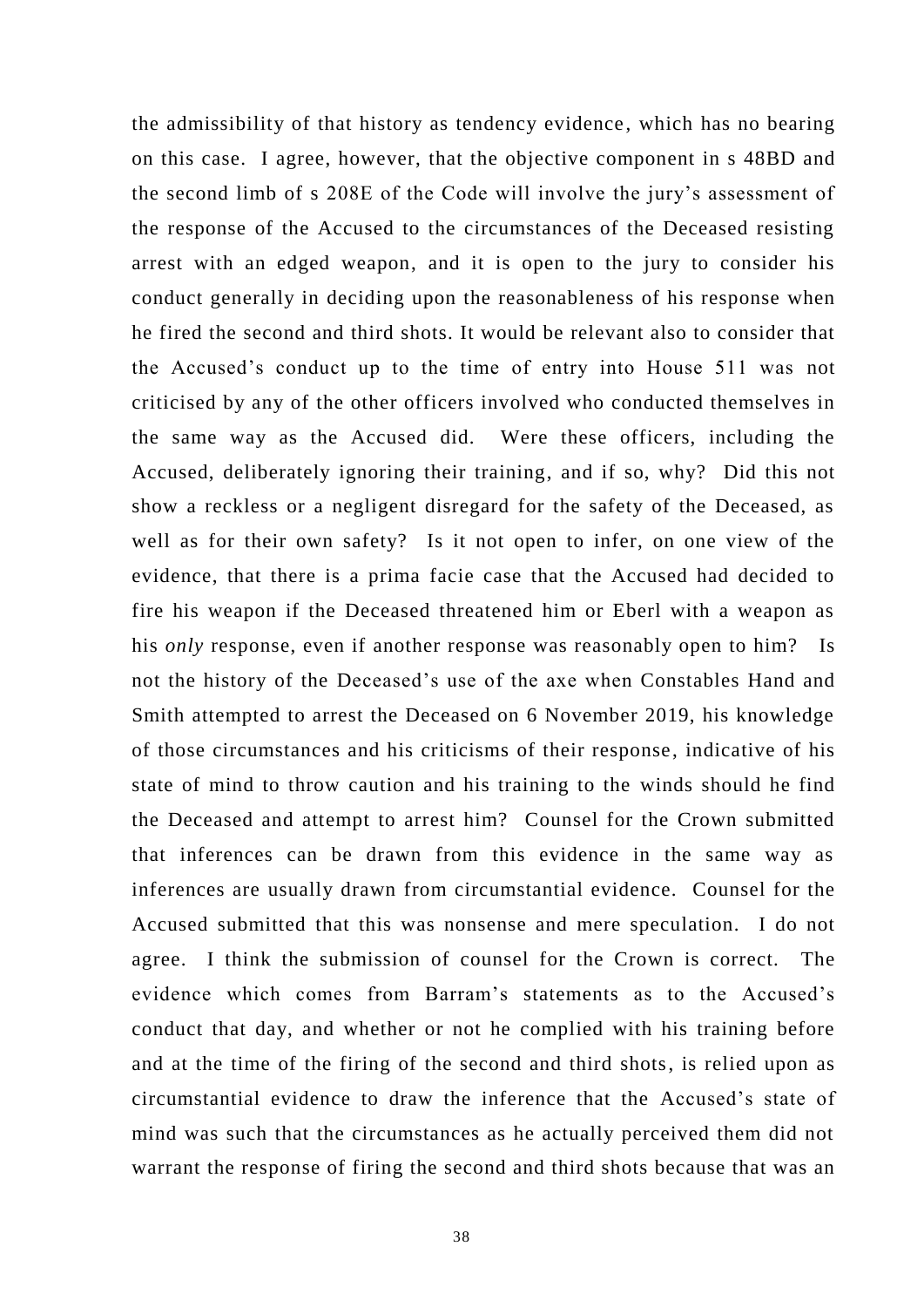unreasonable response in those circumstances. For there to be a prima facie case, all that is needed is some evidence, no matter how weak or tenuous or vague, upon which a jury could convict. <sup>41</sup> No submission was made that the evidence was relevant to the question of whether or not the Accused was acting in good faith when he fired the second and third shots, but the reasonableness of his conduct would be relevant to an assessment of whether or not he was so acting, if that became an issue.

[50] Counsel for the Crown referred to some authorities which dealt with expert opinion on, inter alia, the ultimate issue. First, I was referred to *Adler &*  Anor v ASIC.<sup>42</sup> In that case, ASIC brought proceedings for a civil penalty against Mr Adler and his company. An expert was called to give opinion evidence which went "fairly directly" to the contraventions of the Act in question in relation to the transactions. As an example, one question was: "Would a reasonably careful and diligent director of officer of HIH or HIHC in the position of Mr Adler have caused or procured the payment on 15 June 2000 of \$10 million by HIHC to PEE?" The Court of Appeal did not regard the evidence of the opinion in that case to be inadmissible. That case also turned on whether the expert's opinion was wholly or substantially based on his specialised knowledge based on his training, study or experience. In this case, I have no doubt that the opinions Barram has expressed were based on his specialised knowledge, and moreover, that he demonstrated the reasoning process which led to his opinions, which are based substantially on that knowledge.<sup>43</sup> *Forge v ASIC*<sup>44</sup> is a similar case. Barram's opinion evidence is relevant to the objective reasonableness of the Accused's conduct, and is therefore directly relevant to the defence in s 208E of the

**<sup>41</sup>** *Doney v The Queen* [1990] HCA 51; 171 CLR 207 at [17].

**<sup>42</sup>** [2003] NSWCA 131.

**<sup>43</sup>** See *Makita (Australia) Pty Ltd v Sprowles* [2001] NSWCA 305; (2001) 52 NSWLR 705 at [85]; *Dasreef Pty Limited v Hawchar* [2011] CLR 21; (2011) 243 CLR 588, at [31], [37].

**<sup>44</sup>** [2004] NSWCA 448; (2004) 213 ALR 574 at [269]-[276]. See also *ASIC v Vines* [2003] NSWSC 1095; (2003) 48 ACSR 291, at [27].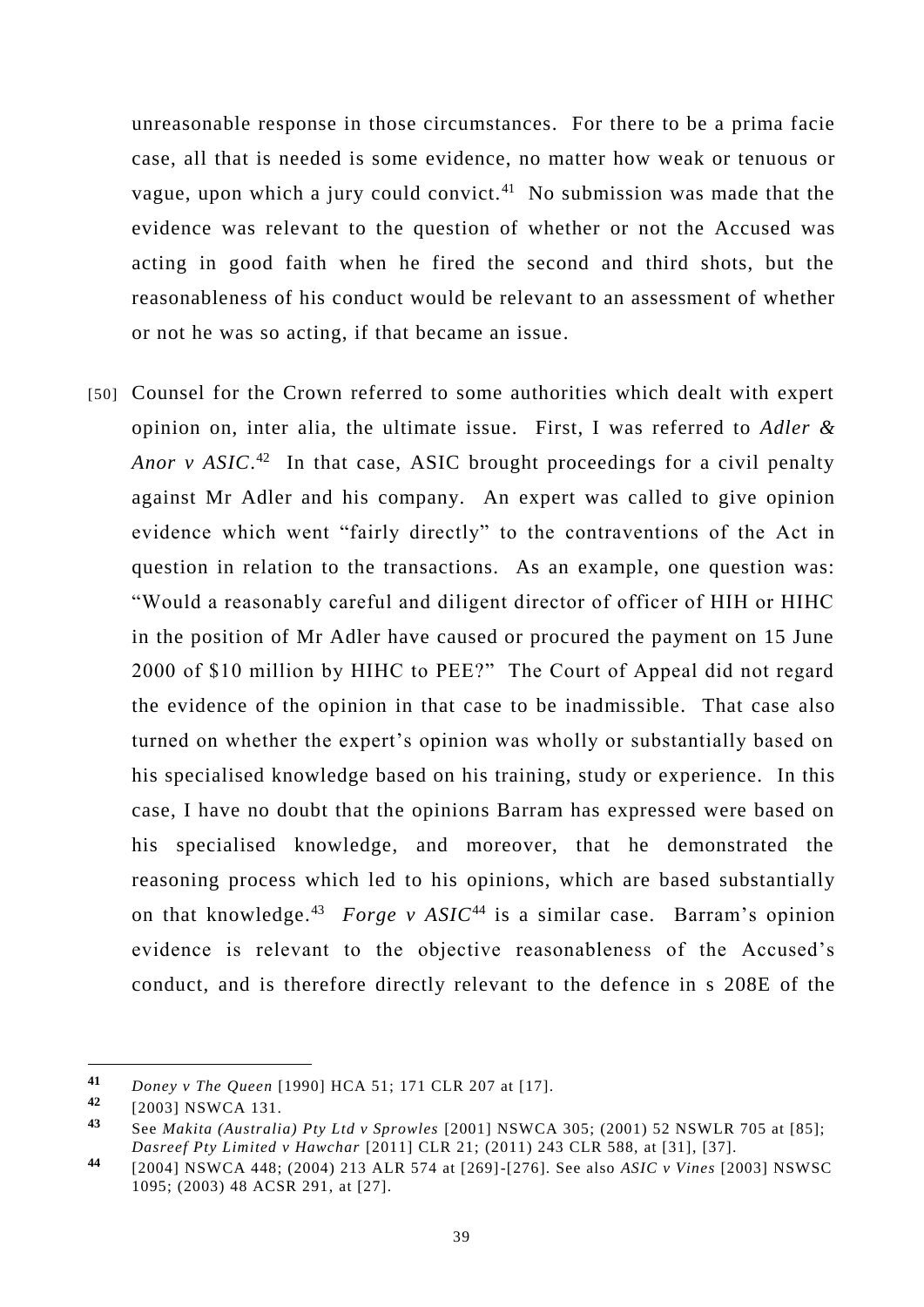Code and is relevant to the defence of another for the reasons I have expressed in paragraph 49 above.

[51] Another matter that was raised by the Crown is that Barram's opinion that the Accused had failed to comply with General Orders was relevant as setting the minimum standard of behaviour which the community expected police officers to observe, and that the reasonableness of the Accused's conduct could be measured against that standard, and hence Barram's opinion was admissible on that basis also. In *Heiss v The Queen*, <sup>45</sup> the Court of Criminal Appeal said:

> The General Orders make good sense and ought to be carefully observed, but they do not have the force of law and are for guidance only. They can not effect (sic) the lawfulness of an arrest.

- [52] Counsel for the Crown referred me to Rabelais Pty Ltd v Cameron,<sup>46</sup> which dealt with an action for negligence against a solicitor, in which Hodgson J admitted opinion evidence given by four solicitors as to what a reasonably competent and careful solicitor would or should do in precisely specified circumstances, based on the standards laid down by a Code of Practice approved by the Law Society of New South Wales. Although the opinion was received into evidence, Hodgson said that "it was still open to the Court to say that these standards are too low or (perhaps less probably) more exacting than reasonable care and skill require",<sup>47</sup> and "whether or not the court accepts this opinion, or whether or not it regards this as the appropriate measure of the duty, will be a matter for the Court".<sup>48</sup>
- [53] There are cases where "minimum standards" have been considered in deciding whether or not to reject evidence obtained by police under s 138(1)

-

**<sup>45</sup>** (1992) 2 NTLR 150, at 162.

**<sup>46</sup>** [1993] ANZ Conv R 457; BC9302077, at 38 -41 (Supreme Court of NSW).

**<sup>47</sup>** Supra at 38.

**<sup>48</sup>** Supra at 40.